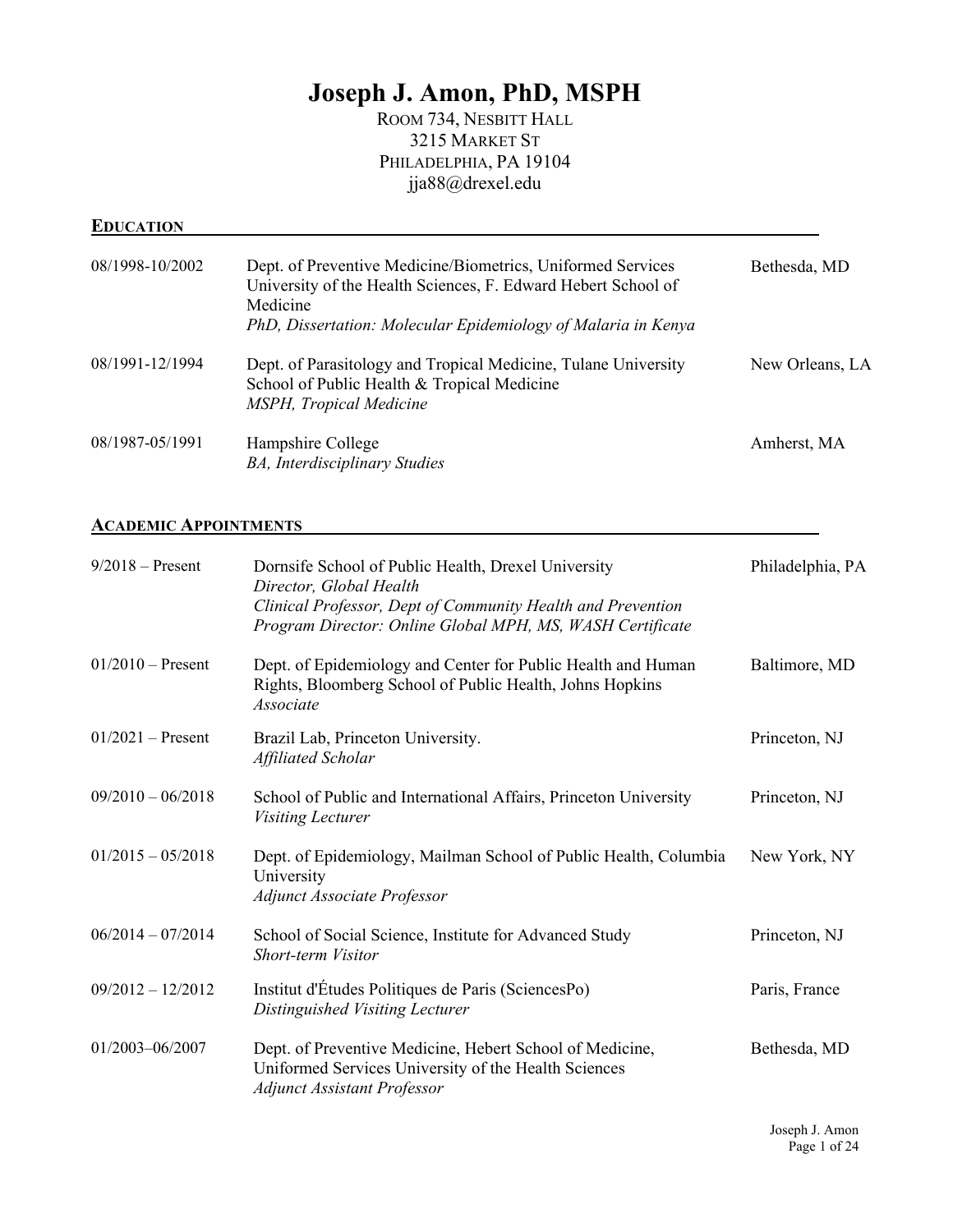# **COMMITTEES AND ADVISORY BOARD MEMBERSHIP**

#### *Editorial*

| $09/2019 -$ Present<br>$01/2010$ – Present<br>$07/2012$ – Present<br>$01/2015 - 07/2016$<br>$09/2017 - 06/2018$ | Senior Editor, Health and Human Rights Journal<br>Journal of the International AIDS Society, Editorial Board<br>Journal of the International AIDS Society, Ethics Committee<br>Co-Editor, The Lancet HIV Special Issue on HIV and Prisoners<br>Co-Editor, Health and Human Rights Journal Special Issue on NTDs and Human Rights |
|-----------------------------------------------------------------------------------------------------------------|----------------------------------------------------------------------------------------------------------------------------------------------------------------------------------------------------------------------------------------------------------------------------------------------------------------------------------|
| <b>Advisory</b>                                                                                                 |                                                                                                                                                                                                                                                                                                                                  |
| $12/2020$ – Present                                                                                             | International AIDS Society – Lancet Commission on Health and Human Rights                                                                                                                                                                                                                                                        |
| $11/2020$ – Present                                                                                             | World Health Organization, Guidelines Development Group. Malaria Chemoprevention.                                                                                                                                                                                                                                                |
| $09/2016$ – Present                                                                                             | The Global Fund, Working Group on Monitoring and Evaluating Programmes to Remove<br>Human Rights Barriers to HIV, TB and Malaria Services                                                                                                                                                                                        |
| $12/2014$ – Present                                                                                             | UNAIDS, Strategic and Technical Advisory Group                                                                                                                                                                                                                                                                                   |
| $02/2012$ – Present                                                                                             | Founding member, Safeguarding Health in Conflict Coalition                                                                                                                                                                                                                                                                       |
| $07/2008 -$ Present                                                                                             | UNAIDS, HIV and Human Rights Reference Group (co-chair Aug 2014 – March 2021)                                                                                                                                                                                                                                                    |
| $06/2012 - 06/2018$                                                                                             | Global Institute for Health and Human Rights, University at Albany, Advisory Board                                                                                                                                                                                                                                               |
| $01/2014 - 01/2016$                                                                                             | Founding member: Robert Carr Award for Research on HIV and Human Rights                                                                                                                                                                                                                                                          |
| $07/2011 - 07/2012$                                                                                             | XIX International AIDS Conference, Scientific Programme Committee                                                                                                                                                                                                                                                                |
| $11/2009 - 09/2012$                                                                                             | WHO/STOP TB Partnership, TB and Human Rights Task Force                                                                                                                                                                                                                                                                          |

# *University, School and Department*

| University |  |
|------------|--|
|            |  |

| $09/2019$ – Present | Selection committee, Dornsife Global Development Scholars Program |
|---------------------|-------------------------------------------------------------------|
| $01/2019$ – Present | Faculty Advisor, Global Brigades Student Group                    |
| $03/2021 - 12/2021$ | Global Engagement Committee, Co-Chair Research sub-committee      |

## *School of Public Health and Department*

| D                   |                                                                                        |
|---------------------|----------------------------------------------------------------------------------------|
| $01/2019$ – Present | Dean's Executive Committee                                                             |
| $07/2020$ – Present | Diversity and Antiracism Implementation Group                                          |
| $09/2018$ – Present | Admissions Committee                                                                   |
| $09/2020$ – Present | Undergraduate Public Health Committee                                                  |
| $12/2021$ – Present | <b>Faculty Awards Committee</b>                                                        |
| $09/2019$ – Present | Arts and Public Health Advisory Working Group                                          |
| $07/2020$ – Present | CHP Department Diversity and Racial Justice Committee, Curricula Subcommittee co-chair |
|                     |                                                                                        |

#### **TEACHING EXPERIENCE**

| $2019$ - Present | Theory and Practice of Community Health II (graduate)<br>Health and Human Rights (undergrad/graduate)<br>Monitoring and Evaluation in Global Health (graduate)<br>Community Health Systems in Cuba (graduate) | Drexel University                                            |
|------------------|---------------------------------------------------------------------------------------------------------------------------------------------------------------------------------------------------------------|--------------------------------------------------------------|
| $2011 - 2018$    | Health and Human Rights (undergraduate)<br>Epidemiology (undergraduate)                                                                                                                                       | Princeton University                                         |
| 2012-2013        | Health Rights Litigation (graduate) (co-Instructor)                                                                                                                                                           | Harvard University, Global<br>School of Socioeconomic Rights |
| 2012             | Health and Human Rights (graduate)                                                                                                                                                                            | <b>SciencesPo</b>                                            |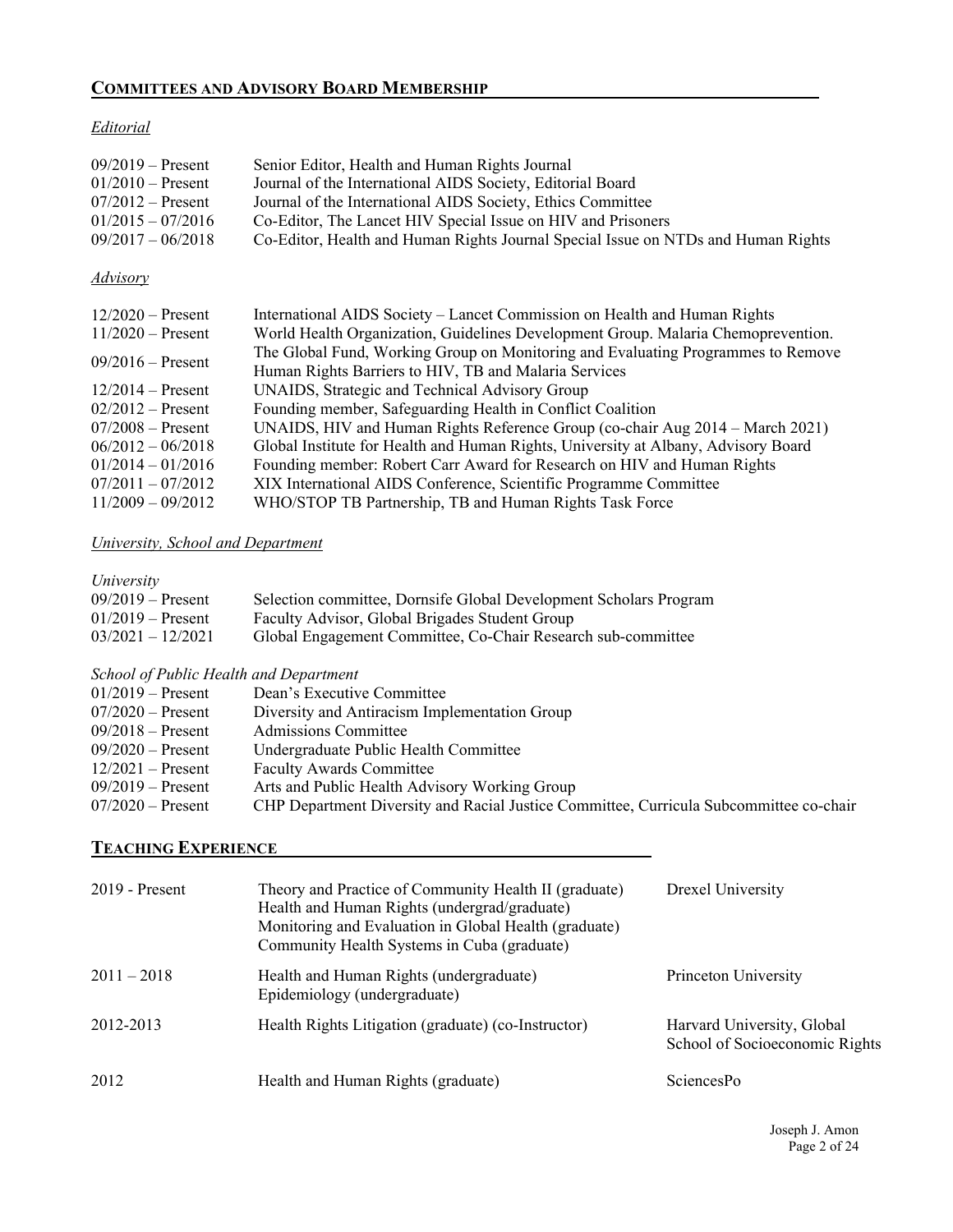# **FULL-TIME WORK EXPERIENCE**

| 09/2018-Present | Drexel University, Dornsife School of Public Health, <i>Philadelphia, PA.</i><br>- Director, Global Health<br>- Clinical Professor, Dept of Community Health and Prevention                                                         |
|-----------------|-------------------------------------------------------------------------------------------------------------------------------------------------------------------------------------------------------------------------------------|
| 02/2016-08/2018 | Helen Keller International, New York, NY.<br>- Vice President, Neglected Tropical Diseases                                                                                                                                          |
|                 | Provided strategic, technical and overall management for >\$125m portfolio of work<br>on NTDs. Led development of proposals resulting in >\$80m in new projects.                                                                    |
| 08/2005-01/2016 | Human Rights Watch, New York, NY.<br>- Director, Health Division (Sept 2008 - Jan 2016)<br>- Founded Disability Rights Division (2013); Environment Division (2015)<br>- Director, HIV/AIDS Program (August 2005 - August 2008)     |
|                 | Led research and advocacy division focused on human rights and health. Founded<br>programs on disability rights and environment. Responsible for financial and<br>personnel management, fundraising and communications.             |
| 07/2003-06/2005 | Centers for Disease Control and Prevention, Atlanta, GA.<br>- Epidemiologist, EIS Officer                                                                                                                                           |
|                 | Led hepatitis outbreak investigations in US and overseas. Collaborated with U.S.<br>and international academic and government researchers. Analyzed trends in<br>hepatitis prevalence and vaccination rates in diverse populations. |
| 07/2000-09/2002 | Walter Reed Army Institute of Research, Silver Spring, MD.<br>- Research Fellow                                                                                                                                                     |
|                 | Conducted molecular epidemiologic and immunologic research on malaria,<br>examining host-parasite interaction, vaccine efficacy, and correlates of disease<br>severity.                                                             |
| 07/1995-06/1998 | Family Health International, Arlington, VA.<br>- Technical Officer (Jan – June 1998)<br>- Evaluation Officer (Aug 1996 – Dec 1997)<br>- Associate Evaluation Officer (July 1995 – July 1996)                                        |
|                 | Designed and analyzed HIV behavioral research and program evaluation studies.<br>Supervised field-based research and evaluation staff in U.S., Brazil, Jamaica,<br>Dominican Republic, Kenya, Ghana, and Haiti.                     |
| 09/1992-11/1994 | U.S. Peace Corps, Lomé, Togo.<br>- Volunteer                                                                                                                                                                                        |
|                 | Designed and implemented process monitoring system for national Guinea Worm<br>eradication program. Conducted health education training. Supervised village health<br>workers.                                                      |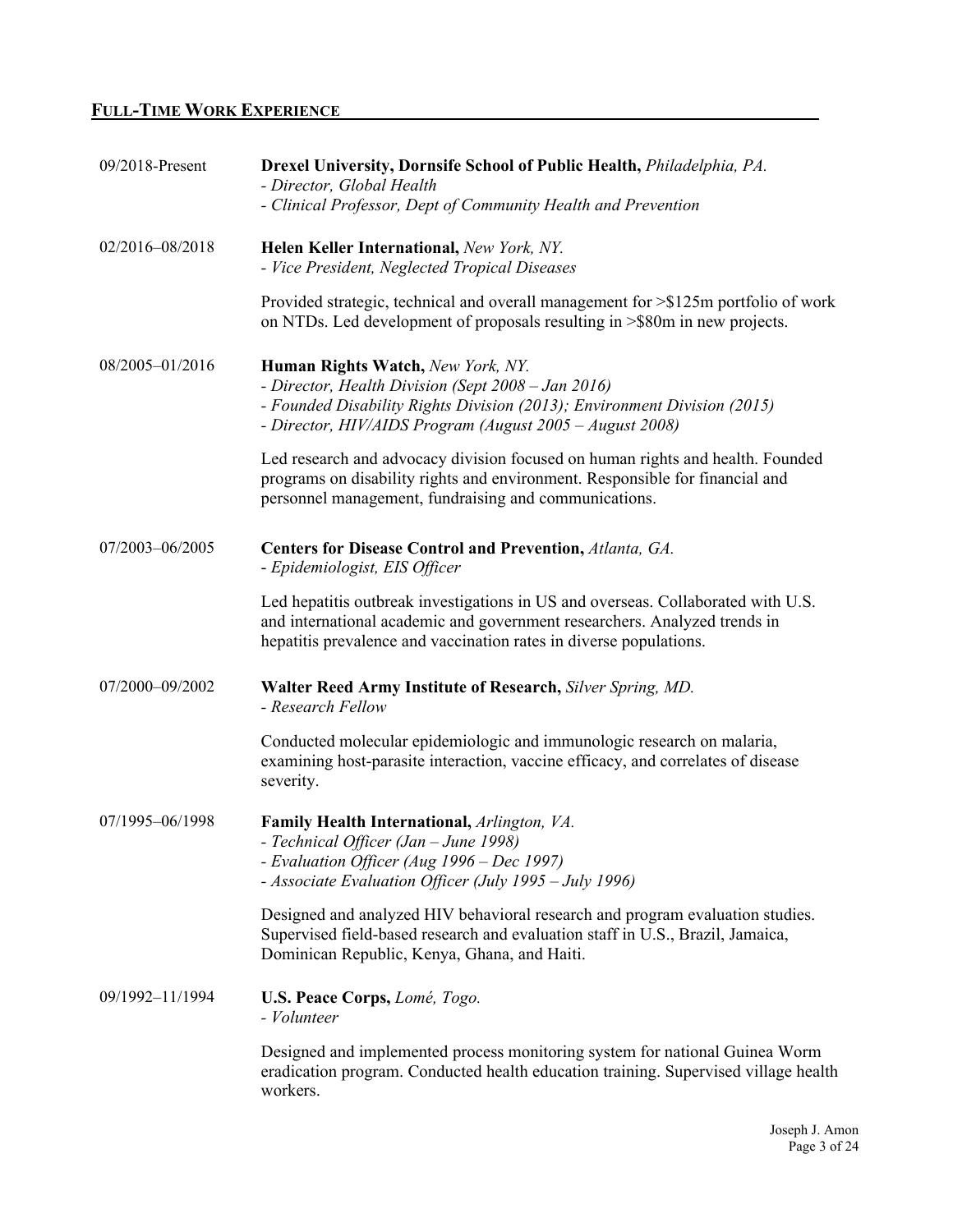# **SHORT-TERM AND CONSULTING EXPERIENCE**

| Human Rights Watch, New<br>York, NY.                                               | Provide technical review for research design,<br>analysis and documents related to health and<br>environment and human rights.                                     | Sept 2018 - Present                |
|------------------------------------------------------------------------------------|--------------------------------------------------------------------------------------------------------------------------------------------------------------------|------------------------------------|
| <b>ACLU National Prison</b><br>Project, Washington, DC                             | Provide technical review and expert assessment of<br>COVID-related protections in detention settings                                                               | May 2020 - Dec 2021                |
| <b>The Futures Group</b><br><b>International, REACH</b><br>Project, Washington DC. | Co-investigator for HIV/AIDS operations research<br>related to orphans and vulnerable children and<br>adolescent-oriented HIV volunteer counseling and<br>testing. | Mar $2002 -$ June 2003             |
| <b>Walter Reed Army Institute</b><br>of Research, Silver Spring,<br>MD.            | Developed database and provided statistical support<br>to malaria vaccine clinical trial project.                                                                  | Apr 2002 – June 2003               |
| John Snow, Inc., Arlington,<br>VA.                                                 | Developed curriculum and provided training on<br>HIV/AIDS monitoring and evaluation to Ministry of<br>Health staff from 8 countries.                               | Dec $2002 - June 2003$             |
| <b>TvT Associates, SYNERGY</b><br>Project, Washington, DC.                         | Designed \$20+ million comprehensive HIV/AIDS<br>strategy for USAID Ukraine and USAID Russia.                                                                      | Dec. $2001 - April 2003$           |
| PACT, Washington, DC.                                                              | Designed outcome and impact evaluation of HIV<br>behavioral intervention project.                                                                                  | June 2002                          |
| Encompass LLC, Bethesda,<br>MD.                                                    | Designed evaluation of World Bank health sector<br>reform training.                                                                                                | January – May 2002                 |
| <b>U</b> of Washington, Center for<br><b>Health Education and</b><br>Research.     | Developed guidelines and training materials for<br>monitoring and evaluating HIV/AIDS programs.                                                                    | April – May $2002$                 |
| <b>Family Health</b><br>International,<br>Arlington, VA.                           | Analyzed HIV-related behavioral surveillance<br>results from studies in Honduras, Nigeria, Ghana,<br>and Senegal.                                                  | Sept 1998 – Mar 2002               |
| Datex Inc., Falls Church, VA.                                                      | Provided expert review for USAID-funded<br>HIV/AIDS behavioral intervention grants<br>competition.                                                                 | May - Jun $2001$<br>Jan - Feb 2000 |
| <b>PLAN International</b><br>Bamako, Mali and Arlington,<br>VA.                    | Designed and implemented quantitative and<br>qualitative evaluation of HIV/AIDS program and<br>developed \$6 million follow-on program.                            | $May - Dec 2000$                   |
| <b>Ministry of Health, Kingston,</b><br>Jamaica.                                   | Analyzed behavioral surveillance results and<br>facilitated workshop examining HIV trends.                                                                         | Oct 1998                           |
| <b>Eli Lilly Foundation,</b><br>Diabetes Control Program,<br>Accra, Ghana.         | Designed and implemented outcome and impact<br>evaluation of diabetes prevention and care program.                                                                 | Sept 1996                          |
| Carter Center, Niger Guinea<br>Worm Eradication Program,<br>Zinder, Niger.         | Designed and implemented outcome and impact<br>evaluation of guinea worm eradication program.                                                                      | Mar – May 1995                     |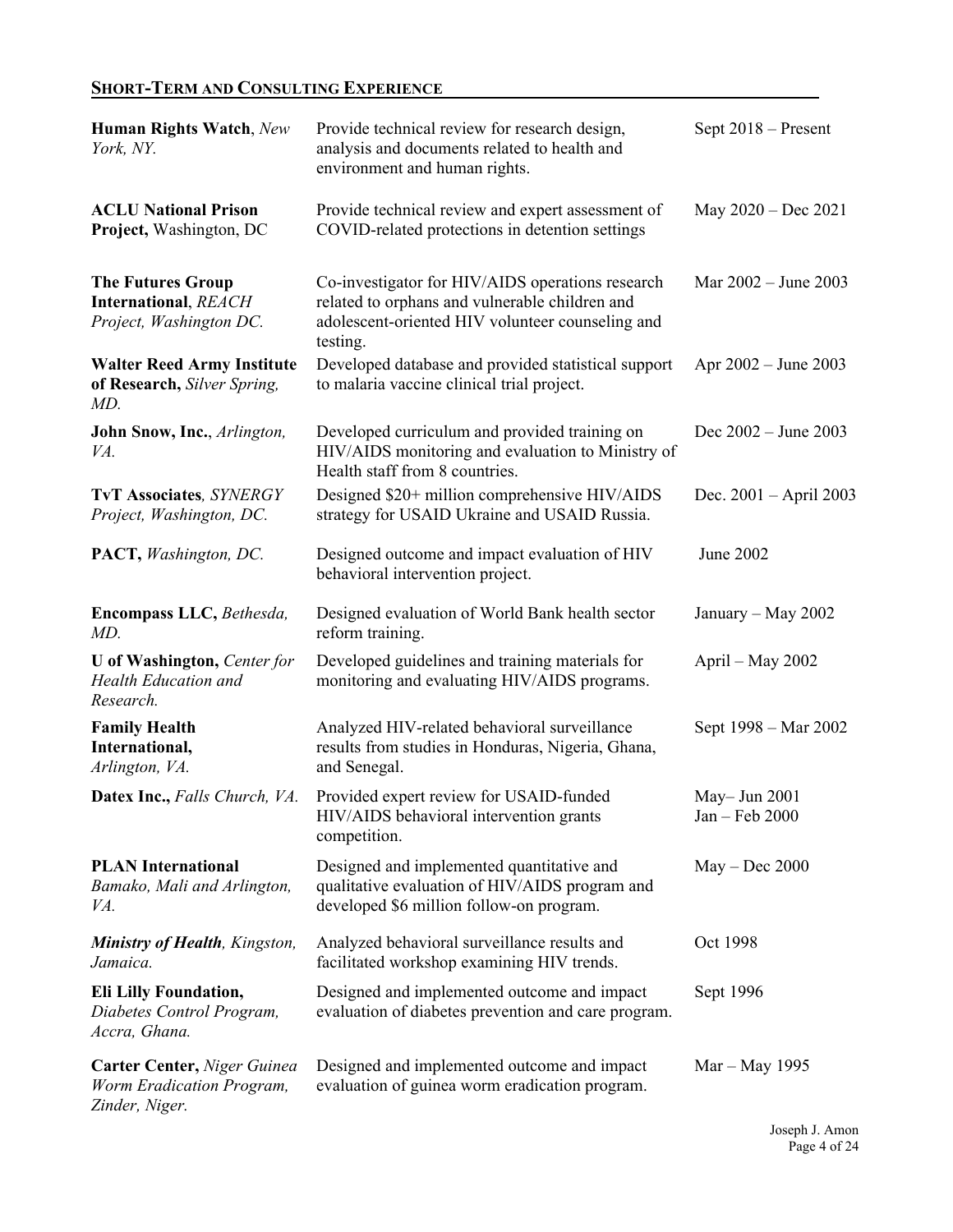#### **PEER REVIEW JOURNAL PUBLICATIONS**

- 1 Kotellos KA, **Amon JJ**, Githens Benazerga W. *Field Experiences: measuring capacity building efforts in HIV/AIDS prevention programmes.* AIDS 1998; 12 (supl 2):109-17.
- 2 Figueroa JP, Brathwaite AR, Wedderburn M, Ward E, Lewis-Bell K, **Amon JJ**, Williams Y, Williams E. *Is HIV/STD control in Jamaica making a difference?* AIDS 1998; 12 (supl 2):S89- S98.
- 3 Hayman JR, Hayes SF, **Amon J**, Nash TE. *Developmental expression of two spore wall proteins during maturation of the microsporidian Encephalitozoon intestinalis*. Infect Immun 2001; 69(11):7057-66.
- 4 **Amon JJ**. *Preventing HIV Infections in Children and Adolescents in Sub-Saharan Africa through Integrated Care and Support Activities.* African Journal on AIDS Research. 2002; 1(2):143-9.
- 5 Gourley IS, Kurtis JD, Kamoun M, **Amon JJ**, Duffy PE. *Profound bias in interferon-gamma and interleukin-6 allele frequencies in an area of western Kenya where severe malarial anemia is common in children.* Journal of Infectious Disease. 2002; 186(7):1007-12.
- 6 Wheeler C, Vogt T, Armstrong GL, Vaughan G, Weltman A, Nainan OV, Dato V, Xia G, Waller K, **Amon J**, Lee TM, Highbaugh-Battle A, Hembree C, Evenson S, Ruta MA, Williams IT, Fiore AE, Bell BP. *A Foodborne Outbreak of Hepatitis A in Pennsylvania Associated with Green Onions*. New England Journal of Medicine 2005, 353(9):890-7.
- 7 **Amon JJ**, Nedsuwan S, Chantra S, Bell BP, Dowell SF, Olsen SJ, Wasley A*. Trends in Liver Cancer, Sa Kaeo Province, Thailand.* Asian Pacific Journal of Cancer Prevention 2005, 6(3):382- 6.
- 8 **Amon JJ,** Devasia R, Xia G, Nainan OV, Hall S, Lawson B, Wolthuis JS, Macdonald PD, Shepard CW, Williams IT, Armstrong GL, Gabel JA, Erwin P, Sheeler L, Kuhnert W, Patel P, Vaughan G, Weltman A, Craig AS, Bell BP, Fiore A. *Molecular Epidemiology of Foodborne Hepatitis A Outbreaks in the United States, 2003*. Journal of Infectious Disease. 2005 Oct 15;192(8):1323-30.
- 9 **Amon JJ,** Drobeniuc J, Bower W, Magaña JC, Escobedo MA, Williams IT, Bell BP, Armstrong GL*. Locally Acquired Hepatitis E Virus Infection, El Paso, TX.* Journal of Medical Virology 2006, 78(6):741-6.
- 10 **Amon JJ,** Darling N, Fiore AE, Bell BP, Barker LE*. Factors Associated with Hepatitis A Vaccination among Children 24-35 Months in the U.S., 2003.* Pediatrics 2006, 117(1):30-3.
- 11 Ryan JR, Stoute JA, **Amon J,** Dunton RF, Mtalib R, Koros J, Owour B, Luckhart S, Wirtz RA, Barnwell JW, Rosenberg R. *Evidence for Transmission of Plasmodium Vivax among a Duffy Antigen Negative Population in Western Kenya.* American Journal of Tropical Medicine and Hygiene. 2006 75(4):575-81.
- 12 Kippenberg J, Baptiste J, **Amon JJ**. *Detention of Insolvent Patients in Burundian Hospitals.* Health Policy and Planning. 2008; Jan;23(1):14-23.
- 13 **Amon JJ.** *Dangerous Medicines: Unproven AIDS Cures and Counterfeit Antiretroviral Drugs.*  Globalization and Health. 2008; Feb 27;4:5.
- 14 **Amon JJ**, Garfein R, Adieh-Grant L, Armstrong GL, Ouellet LJ, Latka MH, Vlahov D, Strathdee SA, Hudson SM, Kerndt P, Des Jarlais D, Williams IT. *Prevalence of HCV infection among injecting drug users in 4 U.S. cities at 3 time periods, 1994 – 2004.* Clinical Infectious Diseases. 2008, Jun 15;46(12):1852-8.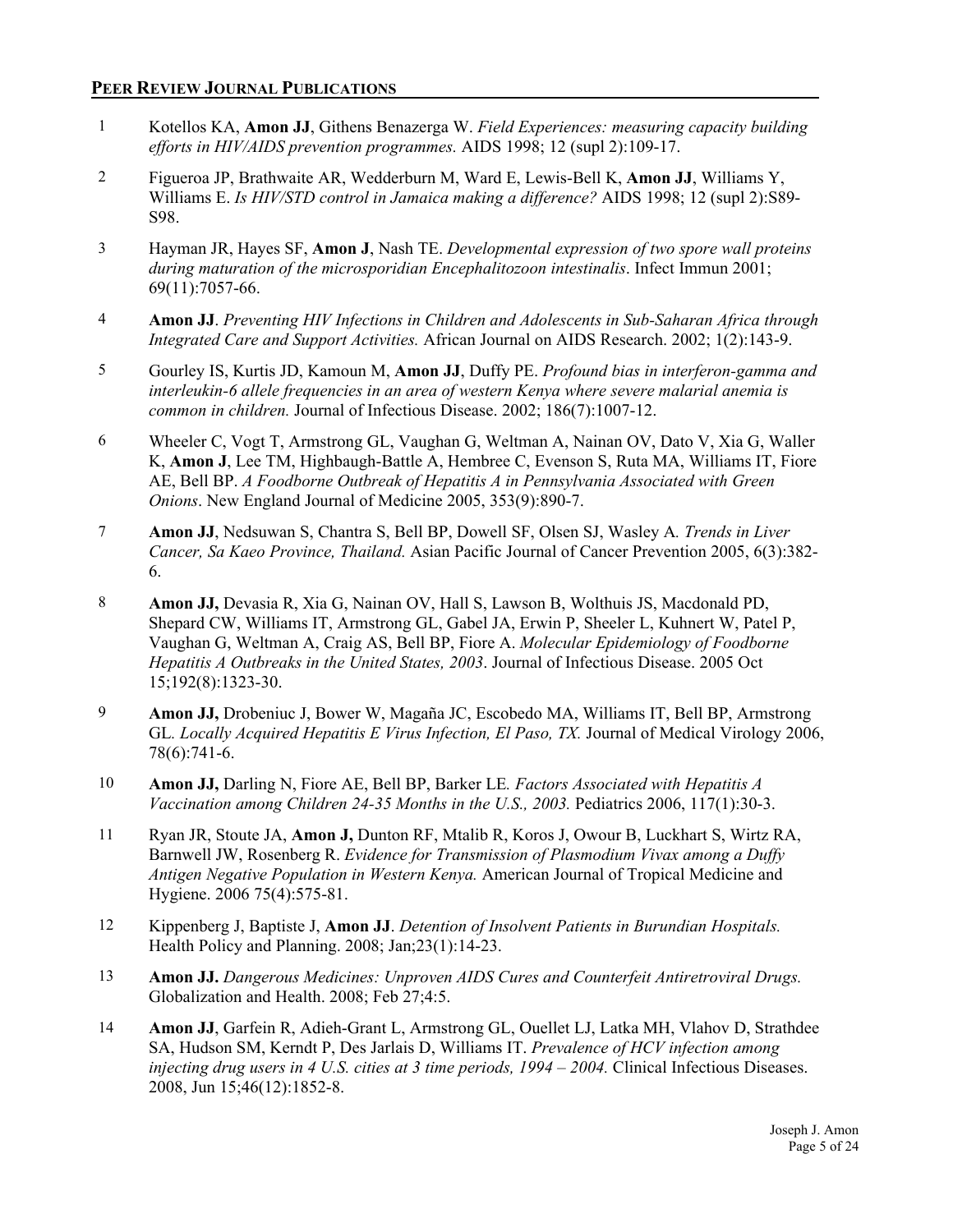- 15 Cohen JE and **Amon JJ**. *Health and human rights concerns of drug user in detention in Guangxi, China.* PLoS Medicine. 2008, Dec 9;5(12):e234.
- 16 **Amon JJ** and Todrys K. *Fear of Foreigners: HIV-related restrictions on entry, stay, and residence.* Journal of the International AIDS Society. 2008, Dec 16;11:8..
- 17 **Amon JJ** and Kasambala T. *Structural Barriers and Human Rights Related to HIV Prevention and Treatment in Zimbabwe.* Global Public Health. 2009, Mar 26:1-17.
- 18 **Amon JJ** and Todrys K. *Access to Antiretroviral Treatment for Migrant Populations in the Global South*. SUR: International Journal on Human Rights. 2009, 6 (10), 162-187.
- 19 Todrys K. and **Amon JJ**. *Within but Without: Human Rights and Access to HIV Prevention and Treatment for Internal Migrants*. Globalization and Health. 2009, 5, 17.
- 20 Hafkin J, Gammino VM, **Amon JJ**. *Drug Resistant Tuberculosis in Sub-Saharan Africa.* Current Infectious Disease Reports 2010, 12(1), 36-45.
- 21 Lohman D, Schleifer R, **Amon JJ**. *Access to Pain Treatment as a Human Right.* BMC Medicine. 2010 Jan 20;8(1):8.
- 22 Jurgens R, Csete J, **Amon JJ**, Baral S, BeyrerC. *People who use drugs, HIV, and human rights.* Lancet 2010 Aug 7;376(9739):475-85.
- 23 Thomas L, Lohman D, **Amon J**. *Access to pain treatment and palliative care: A human rights analysis.* Temple International and Comparative Law Journal. Spring 2010. 24, 365
- 24 Todrys K\*, **Amon JJ\*,** Malembeka G, Clayton M. *Imprisoned and imperiled: access to HIV and TB prevention and treatment, and denial of human rights, in Zambian prisons.* Journal of the International AIDS Society 2011, 14:8. (\*co-first authors)
- 25 Todrys K, **Amon JJ.** *Health and human rights of women imprisoned in Zambia.* BMC International Health and Human Rights 2011, 11:8.
- 26 Todrys K, **Amon JJ.** *Human rights and health among juvenile prisoners in Zambia.* International Journal of Prisoner Health, 2011, 7(1):10-17.
- 27 Barr D, **Amon JJ**, Clayton M. *Articulating a rights-based approach to HIV treatment and prevention interventions.* Current HIV Research, 2011, 9, 396-404.
- 28 Granich R, Gupta S, Suthar AB, et al. (**Amon J**, as member of the ART in Prevention of HIV and TB Research Writing Group) *Antiretroviral therapy in prevention of HIV and TB: update on current research efforts.* Current HIV Research, 2011 9, 446-69.
- 29 Jones L, Akugizibwe P, Clayton M, **Amon JJ**, Sabin ML, Bennett R, Stegling C, Baggaley R, Kahn JG, Holmes CB, Garg N, Obermeyer CM, Mack CD, Williams P, Smyth C, Vitoria M, Crowley S, Williams B, McClure C, Granich R, Hirnschall G. *Costing human rights interventions as a part of universal access to HIV treatment and care in a Southern African setting.* Current HIV Research, 2011, 9, 416-428.
- 30 Todrys KW, **Amon JJ**. *Criminal Justice Reform as HIV and TB Prevention in African Prisons.* PLoS Medicine, 2012, 9(5): e1001215.
- 31 Biehl J, **Amon JJ,** Socal MP, Petryna A*. Between the court and the clinic: Lawsuits for medicines and the right to health in Brazil.* Health and Human Rights Journal. June 2012, 12(6).
- 32 **Amon JJ**, Beyrer C, Baral S., Kass N. *Human Rights Research and Ethics Review: Protecting Individuals or Protecting the State?* PLoS Med 9(10): e1001325. Oct 2012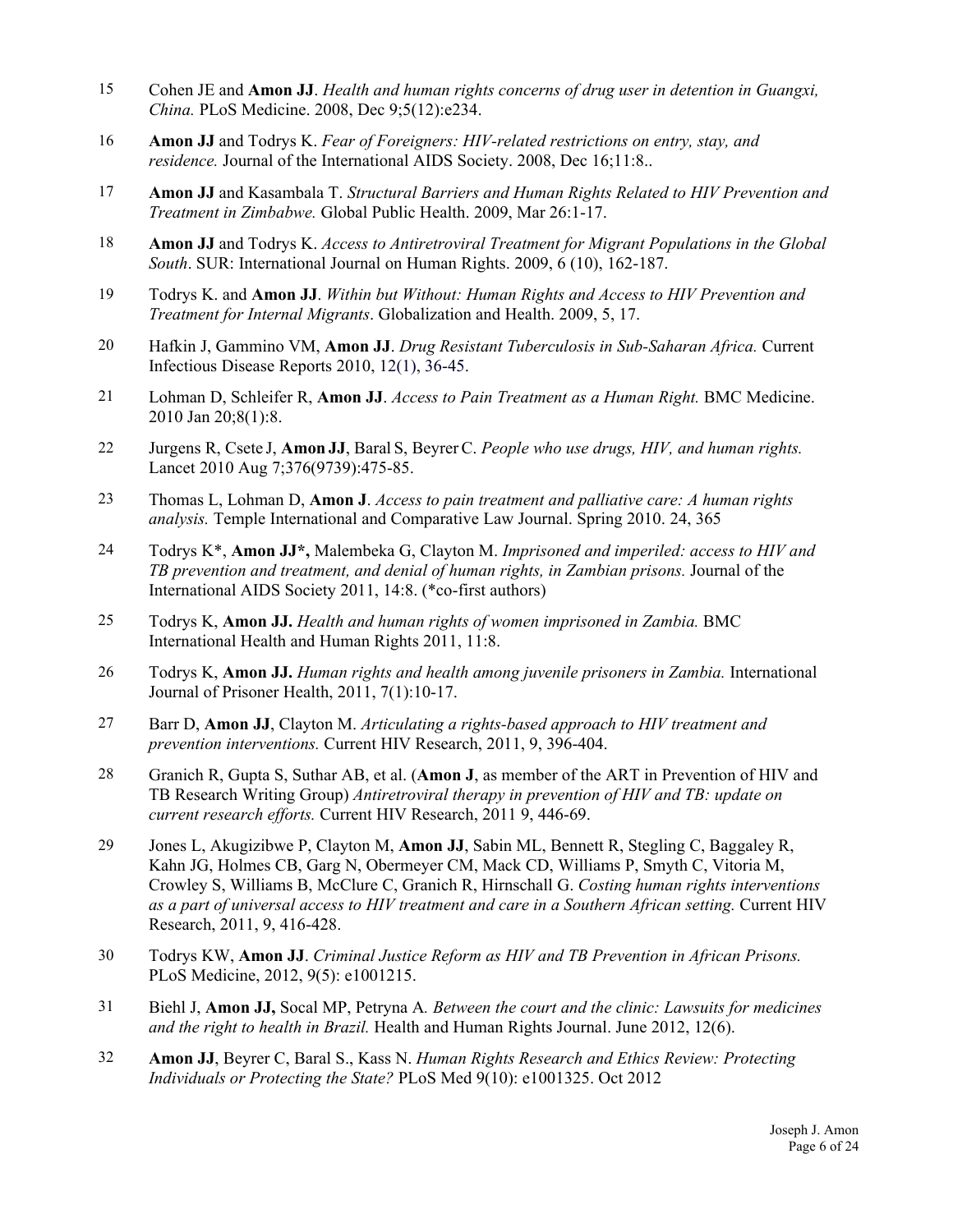- 33 Dekker AM, **Amon JJ**, le Roux KW, Gaunt CB. *What is Killing Me Most: Chronic Pain and the Need for Palliative Care in Eastern Cape, South Africa*. Journal of Pain and Palliative Care Pharmacotherapy. 2012;26:1–7.
- 34 **Amon JJ**, Buchanan J, Cohen J, Kippenberg J. *Child Labor and Environmental Health: Government Obligations and Human Rights*. International Journal Pediatrics. 2012, #938306
- 35 Cohen JE, **Amon JJ.** *China's Lead Poisoning Crisis.* Health and Human Rights Journal. 2012: Dec 15;14(2):74-86
- 36 Todrys KW, Howe E, **Amon JJ**. *Failing Siracusa: Governments' Obligations to Find the Least Restrictive Options for Tuberculosis Control.* Public Health Action. 2013: 3(1):7-10.
- 37 **Amon JJ**, Schleifer R, Pearshouse R, Cohen JE. *Compulsory Drug Detention Centers in China, Cambodia, Vietnam and Lao PDR: Health and Human Rights Abuses.* Health and Human Rights Journal. December 2013.
- 38 **Amon JJ**, Schleifer R, Pearshouse R, Cohen JE. *Compulsory Drug Detention in East and Southeast Asia: Evolving Government, UN and Donor Responses*. International Journal of Drug Policy 2014: 25(1):13-20.
- 39 Denholm JT, **Amon JJ**, O'Brien R et al. *Attitudes towards involuntary incarceration for tuberculosis: a survey of Union members.* International Journal of Tuberculosis and Lung Disease 2014: 18(2):155-9.
- 40 **Amon JJ,** Wurth M, McLemore M. *Evaluating Human Rights Advocacy: A Case Study on Criminal Justice, HIV and Sex Work.* Health and Human Rights Journal 17/1. March 2015.
- 41 Lohman D, **Amon JJ.** *Evaluating a Human Rights-Based Advocacy Approach to Expanding Access to Pain Medicines and Palliative Care: Global Advocacy and Case Studies from India, Kenya, and Ukraine.* Health and Human Rights Journal 17/2. Dec 2015.
- 42 Meier BM, Gelpi A, Kavanagh MM, Forman L, **Amon JJ**. *Employing Human Rights Frameworks to Realize Access to an HIV Cure.* J Int AIDS Soc. 18(1):20305.
- 43 Biehl J, Socal M, **Amon JJ**. *The Judicialization of Health and the Quest for State Accountability: Evidence from 1,262 Lawsuits for Access to Medicines in Southern Brazil.* Health and Human Rights Journal 18/1. June 2016.
- 44 Rich JD, Beckwith CG, Macmadu A, Marshall BD, Brinkley-Rubinstein L, **Amon JJ**, Milloy MJ, King MR, Sanchez J, Atwoli L, Altice FL. *Clinical care of incarcerated people with HIV, viral hepatitis, or tuberculosis.* The Lancet. 2016 Jul 14.
- 45 Dolan K, Wirtz AL, Moazen B, Ndeffombah M, Galvani A, Kinner SA, Courtney R, McKee M, **Amon JJ**, Maher L, Hellard M. *Global burden of HIV, viral hepatitis, and tuberculosis in prisoners and detainees.* The Lancet. 2016 Jul 14.
- 46 Rubenstein LS, **Amon JJ**, McLemore M, Eba P, Dolan K, Lines R, Beyrer C. *HIV, prisoners, and human rights.* The Lancet. 2016 Jul 14.
- 47 Telisinghe L, Charalambous S, Topp SM, Herce ME, Hoffmann CJ, Barron P, Schouten EJ, Jahn A, Zachariah R, Harries AD, Beyrer C, **Amon JJ**. *HIV and tuberculosis in prisons in sub-Saharan Africa.* The Lancet. 2016 Jul 14.
- 48 Beletsky L, Arredondo J, Werb D, Vera A, Abramovitz D, **Amon JJ**, Brouwer KC, Strathdee SA, Gaines TL. *Utilization of Google enterprise tools to georeference survey data among hard-toreach groups: strategic application in international settings*. International Journal of Health Geographics. 2016 Jul 28;15(1):24.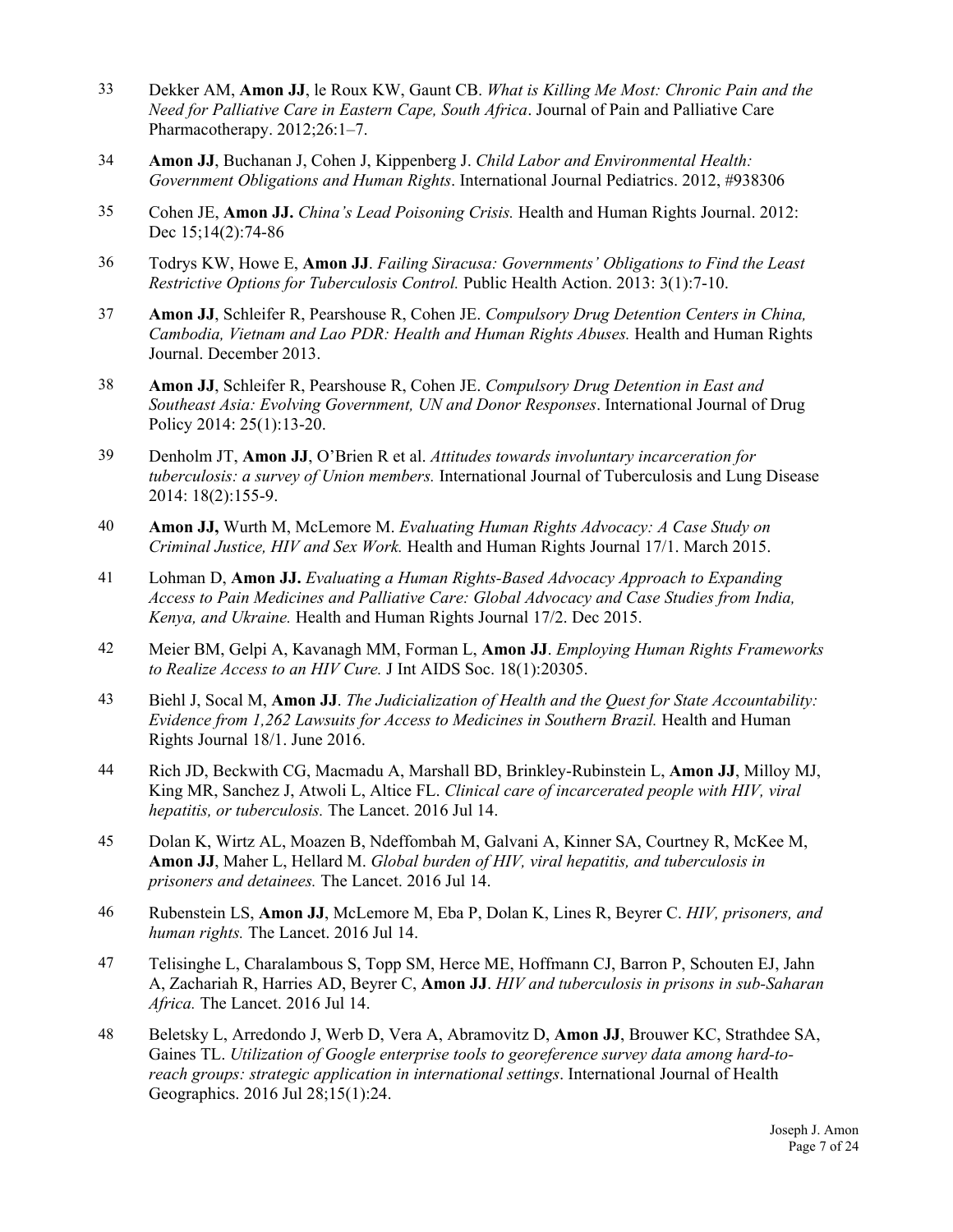- 49 Doyle KE, El Nakib SK, Rajagopal MR, S Babu, G Joshi, V Kumarasamy, P Kumari, P Chaudhri, S Mohanthy, D Jatua, D Lohman, **Amon JJ**, G Palat. *Predictors and prevalence of pain and its management in four regional cancer hospitals in India.* Journal of Global Oncology. (2017): JGO-2016.
- 50 Hamdi H, Ba O, Niang S, Ntizimira C, Mbengue M, Coulbary AS, Niang R, Parsons M, **Amon JJ**, Lohman D. *Palliative Care Need and Availability in Four Referral Hospitals in Senegal: Results from a Multi-Component Assessment.* Journal of Pain and Symptom Management. 2017 Dec 7.
- 51 Traoré L, Dembele B, Keita M, Reid S, Dembéle M, Mariko B, Coulibaly F, Goldman W, Traoré D, Coulibaly D, Guindo B, **Amon JJ**, Knieriemen M, Zhang Y. *Prevalence of trachoma in the Kayes region of Mali eight years after stopping mass drug administration.* PLoS neglected tropical diseases. Feb 2018;12(2):e0006289.
- 52 Biehl J, Socal MP, Gauri V, Diniz D, Medeiros M, Rondon G, **Amon JJ**. *Judicialization 2.0: Understanding right-to-health litigation in real time.* Global Public Health. May 2018 22:1-0.
- 53 Sun N and **Amon JJ**. *Addressing Inequity: Neglected Tropical Diseases and Human Rights.* Health and Human Rights Journal. June 2018.
- 54 **Amon JJ**, Addiss D. *"Equipping Practitioners": Linking Neglected Tropical Diseases and Human Rights.* Health and Human Rights Journal. June 2018.
- 55 Géopogui A, Badila CF, Baldé MS, Nieba C, Lamah L, Reid SD, Yattara ML, Tougoue JJ, Ngondi J, Bamba IF, **Amon JJ**. Baseline trachoma prevalence in Guinea: Results of national trachoma mapping in 31 health districts. PLoS neglected tropical diseases. June 2018; 12(6):e0006585.
- 56 Coltart CE, Hoppe A, Parker M, Dawson L, **Amon JJ**, Simwinga M, Geller G, Henderson G, Laeyendecker O, Tucker JD, Eba P. Ethical considerations in global HIV phylogenetic research. The Lancet HIV. Aug 2018
- 57 **Amon JJ**, Eba P, Sprague L, Edwards O, Beyrer C. Defining rights-based indicators for HIV epidemic transition. PLoS medicine. Dec 2018; 15(12):e1002720.
- 58 Bah YM, Bah MS, Paye J, Conteh A, Saffa S, Tia A, Sonnie M, Veinoglou A, **Amon JJ**, Hodges MH, Zhang Y. *Soil-transmitted helminth infection in school age children in Sierra Leone after a decade of preventive chemotherapy interventions.* Infectious diseases of poverty. 2019 Dec;8(1):41.
- 59 Addiss DG, **Amon JJ**. *Apology and Unintended Harm in Global Health.* Health and Human Rights. 2019 Jun;21(1):19.
- 60 Ward E, Hannass-Hancock J, **Amon JJ**. *Invisible: The Exclusion of Persons with Disabilities from HIV Research and National Strategic Plans in East and Southern Africa.* Disability and Rehabilitation. May 2020.
- 61 Socal MP, **Amon JJ**, Biehl J. *Right-to-Medicines Litigation and Universal Health Coverage: Institutional Determinants of the Judicialization of Health in Brazil.* Health and Human Rights Journal. June 2020
- 62 Correa-Salazar C, **Amon JJ**. *Cross-border COVID-19 spread amidst malaria re-emergence in Venezuela: a human rights analysis.* Globalization and health. 2020 Dec;16(1):1-8.
- 63 Sun N, Esom K, Dhaliwal M, **Amon JJ**. *Human Rights and Digital Health Technologies.* Health and Human Rights Journal. 2020 Dec;22(2):21.
- 64 Biehl J, Prates LEA, **Amon JJ**. *Supreme Court v. Necropolitics: The Chaotic Judicialization of COVID-19 in Brazil.* Health and Human Rights Journal. June 2021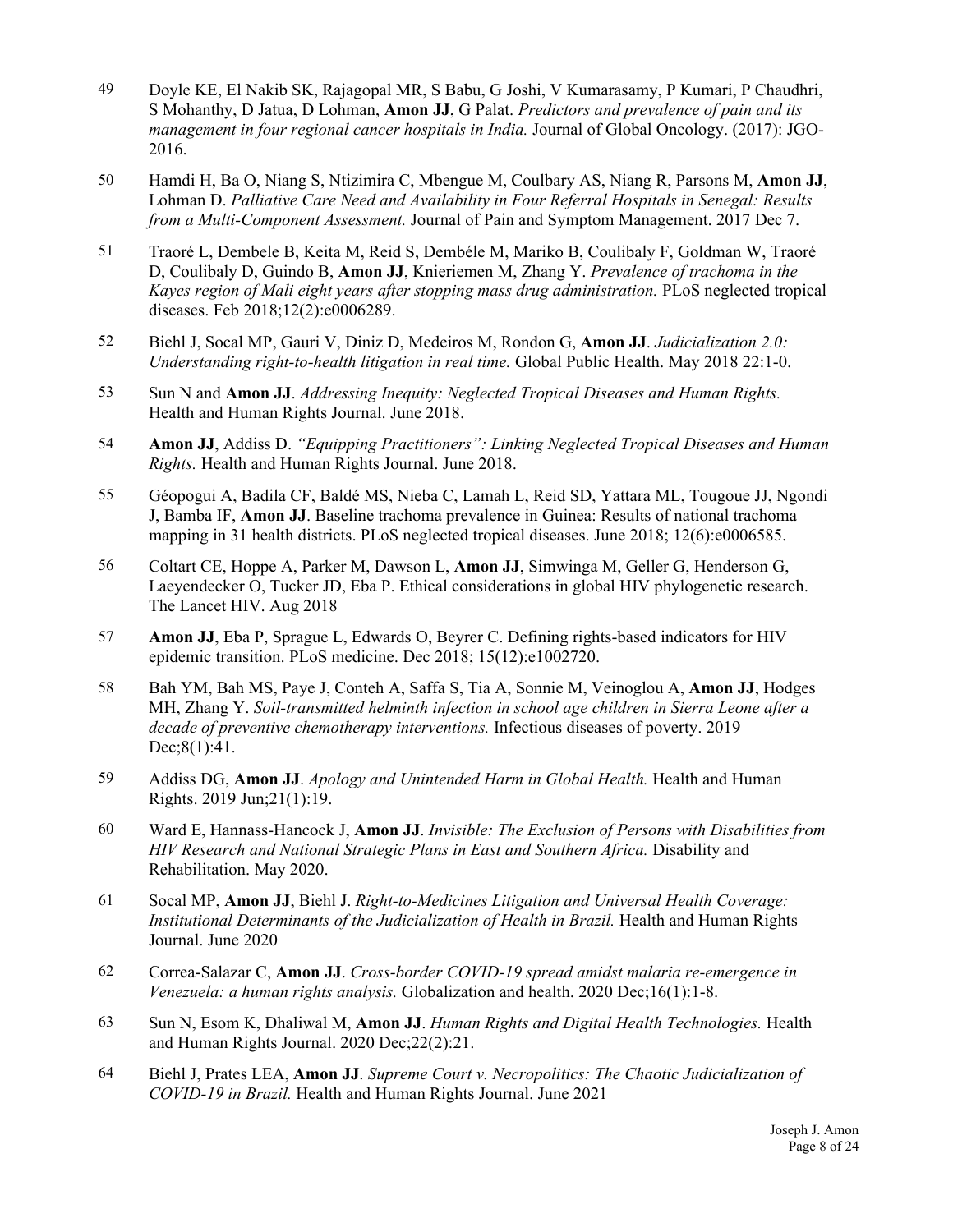## **BOOK CHAPTERS**

- 1 **Amon J**. *Africa, Southern* in: Encyclopedia of AIDS, Ray Smith, ed. Chicago: Fitzroy Dearborn Publishers, 1998.
- 2 **Amon JJ**, Kotellos KA, Githens Benazerga W. *Evaluating Capacity Building*. HIV/AIDS Prevention and Control Synopsis Series. Family Health International, Arlington, VA: 1997.
- 3 **Amon JJ,** Saidel TJ, Mills S. *Behavioral Surveillance Survey Methodology: Experiences from Senegal and India.* WHO/UNAIDS Best Practices Series. WHO/UNAIDS. Geneva, June 2000.
- 4 **Amon J**, Brown T, Hogle J, MacNeil J, et al. *Behavioral Surveillance Surveys: Guidelines for repeated behavioral surveys in populations at risk of HIV*. FHI/IMPACT, USAID, DFID Publication. August 2000.
- 5 Kolars-Sow C, Saidel T, Hogle J, **Amon J**, Mills S. Indicators and questionnaires for behavioral surveys. In: Rehle T, Saidel T, Mills S, and Magnani R., (eds.) Evaluating Programs for HIV/AIDS Prevention and Care in Developing Countries: A Handbook for Program Managers and Decision Makers. Family Health International, Arlington, VA. August 2001.
- 6 **Amon JJ**, Bond KC, Brahmbhatt MN, *et al*. *Bellagio Principles on Social Justice and Influenza.* Johns Hopkins. Berman Institute of Bioethics. July 2006.
- 7 Cohen J. and **Amon J**. Governance, Human Rights and Infectious Disease: Theoretical, Empirical and Practical Perspectives. in: K.H. Mayer and H. F. Pizer, (eds.) Social Ecology of Infectious Diseases. New York: Academic Press. December 2007.
- 8 **Amon J**. *High Hurdles for Health.* In: M. Worden (ed.) China's Great Leap: The Beijing Games and Olympian Human Rights Challenges. Seven Stories Press. May 2008.
- 9 **Amon J.** *Preventing the Further Spread of HIV/AIDS: The Essential Role of Human Rights.* In: N. Sudarshan (ed.) HIV/AIDS, Health Care and Human Rights Approaches. Amicus Books. Jan 2009.
- 10 **Amon J.** *Abusing Patients.* In: Human Rights Watch, 2010 World Report. New York: Seven Stories Press. Jan 2010.
- 11 **Amon JJ** and Kasambala T. Structural barriers and human rights related to HIV prevention and treatment in Zimbabwe. In: M. Seglid and T. Pogge (eds) Health Rights. London: Ashgate. Oct 2010.
- 12 **Amon JJ.** *HIV and the Right to Know: Whose right to know what? The discourse of human rights in the global HIV response*. In: J. Biehl and A. Petryna (eds.) "When people come first: Anthropology and social innovation in global health". Princeton: Princeton University Press. July 2013.
- 13 **Amon JJ.** *Health Security and/or Human Rights?* In: S Rushton and J Youde (eds) "Routledge Handbook of Health Security". New York: Routeledge. August 2014.
- 14 **Amon JJ** and Friedman E. *Human Rights Advocacy for Global Health*. In: LO Gostin and BM Meier (eds) "Foundations of Global Health & Human Rights". New York: Oxford University Press. 2020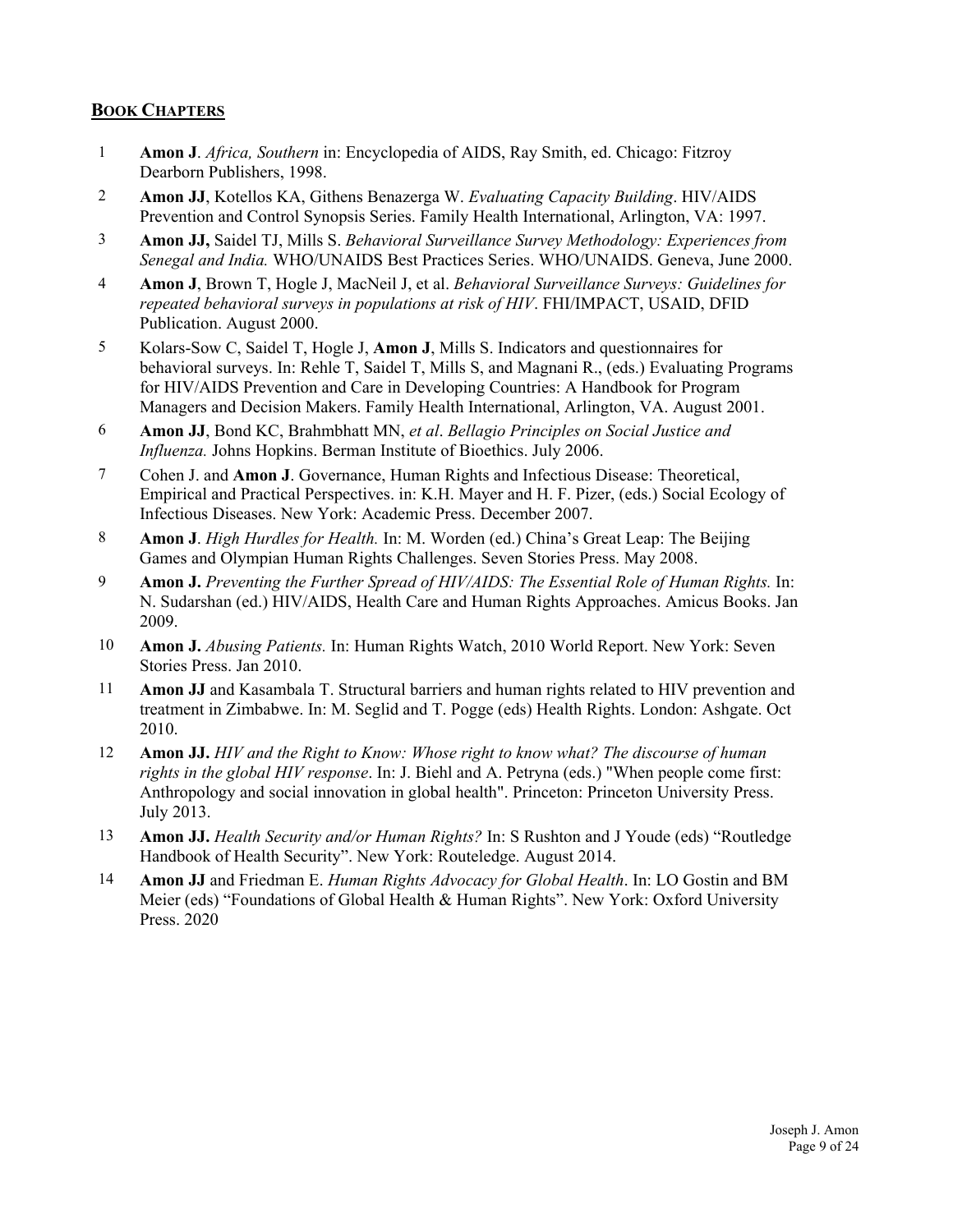#### **EDITORIAL/COMMENT**

- 1 **Amon J**. *The Continued Challenge Posed by HIV-Related Restrictions on Entry, Stay, and Residence.* HIV/AIDS Policy and Law Review. 2008, 13(2/3).
- 2 Biehl J, Petryna A, Gertner A, **Amon JJ**, Picon PD*. Judicialization of the Right to Health in Brazil*. Lancet. 2009, 373(9682):2182-4.
- 3 **Amon JJ**, Girard F, Keshavjee S. *Limitations on human rights in the context of drug-resistant tuberculosis: A reply to Boggio et al.* Health and Human Rights. 2009, 11(1).
- 4 Thomas L, Lohman D, **Amon J**. *Doctors take on the state: championing patients' right to pain treatment.* Int J Clin Pract. 2010, 64(12):1599-600.
- 5 **Amon J.** *HIV Treatment as Prevention Human Rights Issues.* Journal of the International AIDS Society. 2010, 13(Suppl 4):O15
- 6 **Amon JJ**. *Hepatitis in Drug Users: Time for Attention, Time for Action.* Lancet, 2011, 378(9791):543-4
- 7 **Amon J**, Lohman D. *Denial of Pain Treatment and the Prohibition of Torture, Cruel, Inhuman or Degrading Treatment or Punishment.* Interrights Bulletin, 2011, Vol 16: 4.
- 8 **Amon J**. *Justice Delayed, Health Denied*. The Scientist. June, 2012.
- 9 Kyoma M, Todrys KW, **Amon JJ**. *Laws against sodomy and the HIV epidemic in African prisons.* Lancet, 2012, *380 (9839): 310 - 312*
- 10 Pearshouse R, **Amon JJ**. *The Ethics of Research in Compulsory Drug Detention Centers in Asia.*  Journal of the International AIDS Society. 2012, 15:18491
- 11 Wurth MH, Schleifer R, McLemore M, Todrys KW, **Amon JJ**. *Condoms as Evidence of Prostitution in the US and the Criminalization of Sex Work.* Journal of the International AIDS Society. 16(1): 10.7448/IAS.16.1.18626.
- 12 **Amon JJ.** *Political Epidemiology of HIV.* Journal of the International AIDS Society. 2014, 17:19327
- 13 **Amon JJ.** *Law, Human Rights and Health Databases: A roundtable discussion.* Health and Human Rights Journal. September 2014.
- 14 Otremba M, Berland G, **Amon JJ.** *Hospitals as Debtor Prisons.* The Lancet Global Health. 3, 5: e253–e254, May 2015.
- 15 Beyrer C, Kamarulzaman A, McKee M, for the Lancet HIV in Prisoners Group (incl. **Amon JJ**). *Prisoners, prisons, and HIV: time for reform.* The Lancet. 2016 Jul 14.
- 16 **Amon JJ**. *The impact of climate change and population mobility on neglected tropical disease elimination*. International Journal of Infectious Diseases 53 (2016): 12.
- 17 **Amon JJ.** *WHO Focus on Human Rights: Will it Extend to Neglected Tropical Diseases?* Health and Human Rights Journal. Nov 2017.
- 18 Groves, A, Maman S, Stankard PH, Gebrekristos LT, **Amon JJ,** Moodley D. *Addressing the unique needs of adolescent mothers in the fight against HIV*. Journal of the International AIDS Society.
- 19 **Amon JJ**, Sun N. *Subverting Rights: Addressing the Increasing Barriers to Reproductive Rights.* Health and Human Rights Journal. May 2018.
- 20 Biehl J, **Amon JJ**. *The Right to Remedies: On Human Rights Critiques and Peoples' Recourses.* Humanity Journal. Oct 2019
- 21 Williams C, **Amon JJ**, Bassett MT, Roux AV, Farmer PE. *25 Years: Exploring the Health and Human Rights Journey*. Health and Human Rights. 2019 Dec;21(2):279.
- 22 **Amon JJ**, Sun N. *HIV, human rights and the last mile.* Journal of the International AIDS Society. 2019 Dec 1;22(12).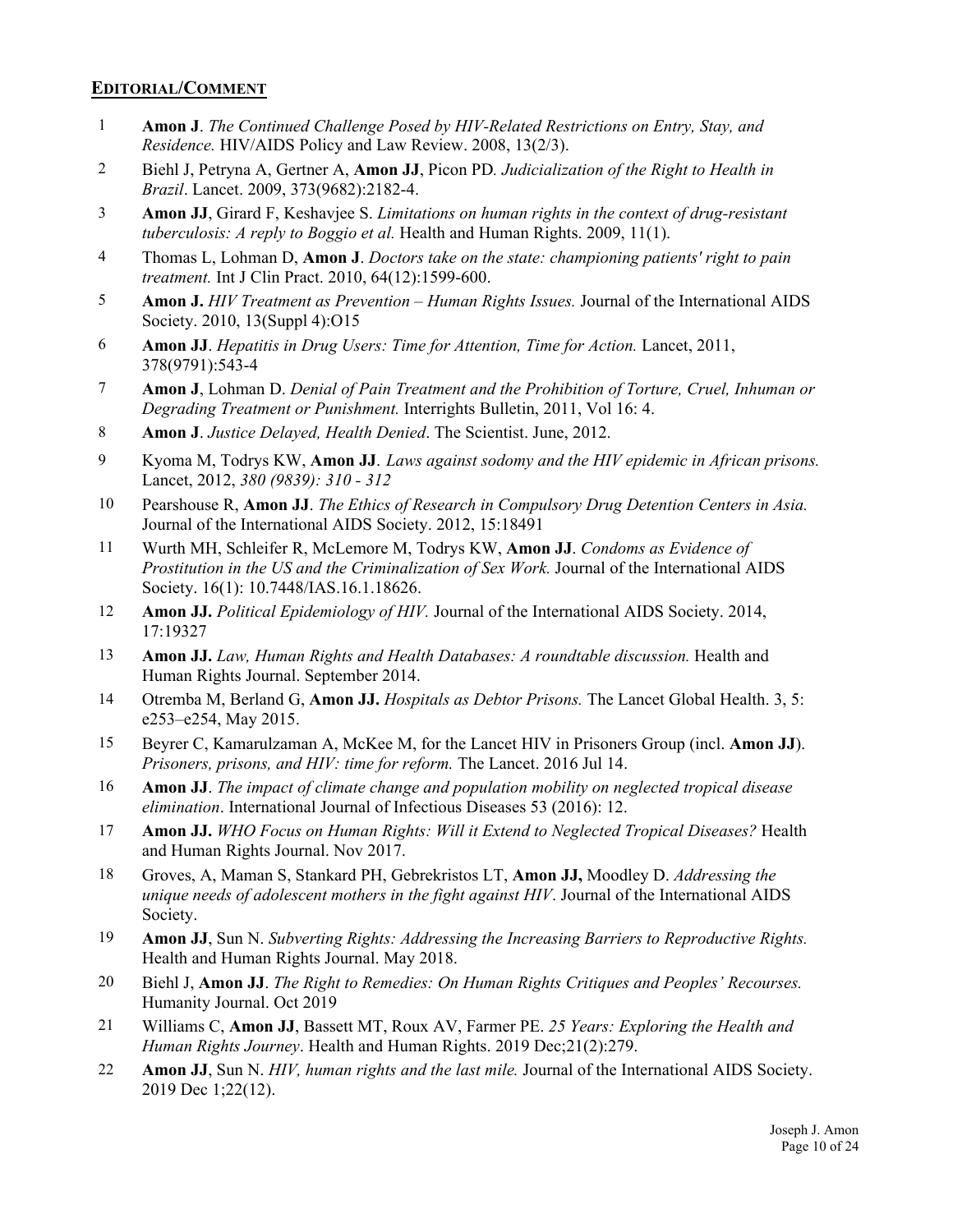- 23 **Amon JJ**. *Ending discrimination in healthcare.* Journal of the International AIDS Society. 2020 Feb;23(2).
- 24 **Amon JJ**. *COVID-19 and Detention: Respecting Human Rights.* Health and Human Rights Journal. March 23, 2020
- 25 **Amon JJ** and Wurth M. *A Virtual Roundtable on COVID-19 and Human Rights with Human Rights Watch Researchers*. Health and Human Rights Journal. April 2020.
- 26 **Amon JJ.** Human rights protections are needed alongside PPE for health-care workers responding to COVID-19. The Lancet. Global Health. 2020 Jul 1.
- 27 Williams, C and **Amon JJ.** A Virtual Roundtable with Special Rapporteurs on the Right to Health. HHRJ. Sept. 8, 2020
- 28 Beyrer C, Allotey P, **Amon JJ**, et. al. Human rights and fair access to COVID-19 vaccines: the International AIDS Society–Lancet Commission on Health and Human Rights. The Lancet. 2021 Apr 24;397(10284):1524-7.
- 29 Torreele E and **Amon JJ**. A Virtual Roundtable on Equitable COVID-19 Vaccine Access. Health and Human Rights Journal. June 2021
- 30 Stoicescu C, Lataire Q, Peters K, **Amon JJ**, et al. End Compulsory Drug Treatment in the Asia Pacific Region. The Lancet. 2022 Jan 12.

#### **HUMAN RIGHTS WATCH REPORTS (EDITED)**

- 1 Rhetoric and Risk: Human Rights Abuses Impeding Ukraine's Fight Against HIV/AIDS. March 2006.
- 2 No Bright Future: Government Failures, Human Rights Abuses and Squandered Progress in the Fight against AIDS in Zimbabwe. July 2006.
- 3 Life Doesn't Wait: Romania's Failure to Protect and Support Children and Youth Living with HIV. August 2006.
- 4 A High Price to Pay: Detention of Poor Patients in Burundian Hospitals. September 2006.
- 5 Rehabilitation Required: Russia's Human Rights Obligation to Provide Evidence-based Drug Dependence Treatment. November 2007.
- 6 Deadly Denial: Barriers to HIV/AIDS Treatment for People Who Use Drugs in Thailand. November 2007.
- 7 Chronic Indifference: HIV/AIDS Services for Immigrants Detained by the United States. December 2007.
- 8 Neighbors in Need: Zimbabweans Seeking Refuge in South Africa. June 2008.
- 9 An Unbreakable Cycle: Drug Dependency Treatment, Mandatory Confinement and HIV/AIDS in China's Guangxi Province. December 2008.
- 10 A Question of Life or Death: Treatment Access for Children Living With HIV in Kenya. December 2008.
- 11 A Testing Challenge: The Experience of Lesotho's Universal HIV Counseling and Testing Campaign. November 2008.
- 12 Poisoned by Lead: A Health and Human Rights Crisis in Mitrovica's Roma Camps. June 2009
- 13 No Tally of the Anguish: Accountability in Maternal Health Care in India. October 2009.
- 14 Barred From Treatment: Punishment of Drug Dependent Prisoners in New York State. March 2009.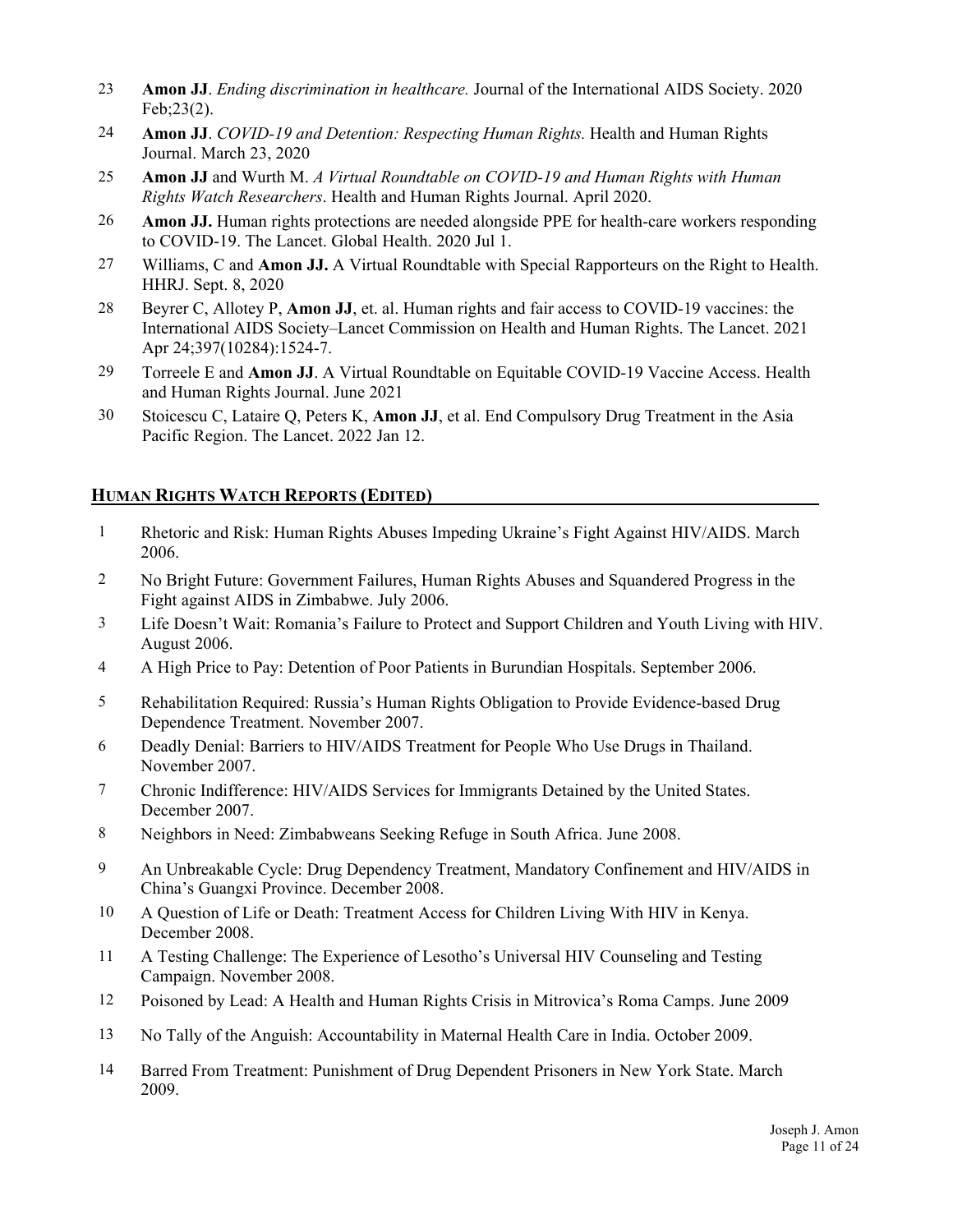- 15 Please, do not make us suffer any more: Access to Pain Treatment as a Human Right. March 2009.
- 16 No Healing Here: Violence, Discrimination and Barriers to Health for Migrants in South Africa. December 2009.
- 17 Unbearable Pain: India's Obligation to Ensure Palliative Care. October 2009.
- 18 Discrimination, Denial, and Deportation: Human Rights Abuses Affecting Migrants Living with HIV. June 2009.
- 19 Returned to Risk: Deportation of HIV-Positive Migrants. September 2009.
- 20 I am not dead, but I am not living: Barriers to Fistula Prevention and Treatment in Kenya. July 2010.
- 21 Where Darkness Knows No Limits: Incarceration, Ill-Treatment and Forced Labor as Drug Rehabilitation in China. January 2010.
- 22 Skin on the Cable: The Illegal Arrest, Arbitrary Detention and Torture of People who Use Drugs in Cambodia. January 2010.
- 23 Hellish Work: Exploitation of Migrant Tobacco Workers in Kazakhstan. July 2010.
- 24 Needless Pain: Government Failure to Provide Palliative Care for Children in Kenya. September 2010.
- 25 Unjust and Unhealthy: HIV, TB, and Abuse in Zambian Prisons. April 2010.
- 26 Somsanga's Secrets: Arbitrary Detention, Physical Abuse, and Suicide Inside a Lao Drug Detention Center. October 2011.
- 27 The Rehab Archipelago: Forced Labor and Other Abuses in Drug Detention Centers in Southern Vietnam. September 2011.
- 28 Futures Stolen: Barriers to Education for Children with Disabilities in Nepal. August.
- 29 Global State of Pain Treatment: Access to Medicines and Palliative Care. June 2011.
- 30 Even Dead Bodies Must Work: Health, Hard Labor, and Abuse in Ugandan Prisons. July 2011.
- 31 My Children Have Been Poisoned: A Public Health Crisis in Four Chinese Provinces. June 2011.
- 32 A Heavy Price: Lead Poisoning and Gold Mining in Nigeria's Zamfara State. January 2012.
- 33 Torture in the Name of Treatment: Human Rights Abuses in Vietnam, China, Cambodia, and Lao PDR. July 2012.
- 34 "This chain is worse than a death sentence": Abuses against Persons with Mental Disabilities in Mental Health Facilities in Southern Ghana. October 2012.
- 35 Toxic Tanneries: The Health Repercussions of Bangladesh's Hazaribagh Leather. October 2012.
- 36 Abandoned in Agony: Cancer and the Struggle for Pain Treatment in Senegal. October 2013.
- 37 Troubled Water: Burst Pipes, Contaminated Wells, and Open Defecation in Zimbabwe's Capital. November 2013.
- 38 In Harm's Way: State Response to Sex Workers, Drug Users and HIV in New Orleans. Dec. 2013.
- 39 "They Treat Us Like Animals": Mistreatment of Drug Users and 'Undesirables' in Cambodia's Drug Detention Centers. December 2013.
- 40 Under Attack: Violence against Health Workers, Patients, and Facilities. May 2014.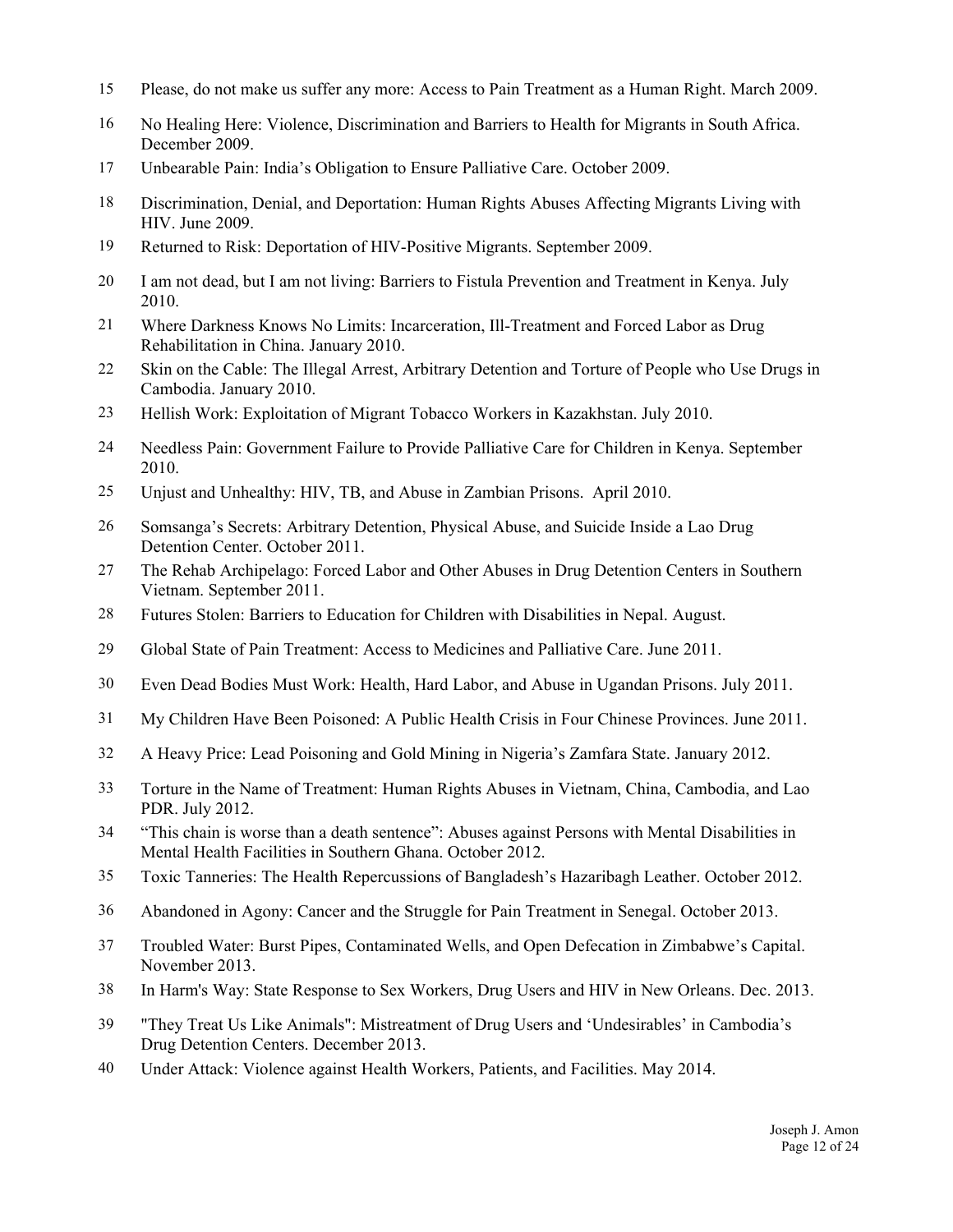- 41 No Time to Waste: Evidence-Based Treatment for Drug Dependence at the United States Veterans Administration Department of Veterans Affairs. June 2014.
- 42 "We Are Also Dying of AIDS": Barriers to HIV Services and Treatment for Persons with Disabilities in Zambia. July 2014.
- 43 Care When There is No Cure: Ensuring the Right to Palliative Care in Mexico. October 2014.
- 44 Toxic Water, Tainted Justice: Thailand's Delays in Cleaning Up Klity Creek. December 2014.
- 45 "There is No Time Left": Climate Change, Environmental Threats, and Human Rights in Turkana, Kenya. Oct. 2015
- 46 Teens of the Tobacco Fields: Child Labor in United States Tobacco Farming. Dec. 2015
- 47 "Pain Tears Me Apart": Challenges and Progress in Ensuring the Right to Palliative Care in Morocco. Feb. 2016
- 48 Paying the Price: Failure to Deliver HIV Services in Louisiana Parish Jails. March 2016
- 49 Nepotism and Neglect: The Failing Response to Arsenic in the Drinking Water of Bangladesh's Rural Poor. Apr. 2016
- 50 "They Destroyed Everything": Mining and Human Rights in Malawi. Sept. 2016

## **LETTERS**

- 1 **Amon JJ.** *The HIV/AIDS Epidemic in Ukraine: stable or still exploding?* Sexually Transmitted Infections. 2003 79(3):263-4.
- 2 Lohman D, **Amon JJ**. *HIV Testing*. Lancet. 2008 Feb 16;371(9612):557-8.
- 3 Root B, Levine I, **Amon JJ**. *Counting and Accountability*. Lancet. 2008 Jan 12;371(9607):113.
- 4 Tarantola D, **Amon J**, Zwi A, Gruskin S, Gostin L. *H1N1, public health security, bioethics, and human rights.* Lancet. 2009 Jun 20;373(9681):2107-8
- 5 Hsieh A, **Amon JJ**. *Ratification of human rights treaties: the beginning not the end.* Lancet. 2009 Aug 8;374(9688):447
- 6 **Amon J**, Lohman D, Thomas L. *Access to pain treatment a luxury for most.* Lancet 2009 Nov 14; 374:1676
- 7 **Amon J**. *Harm reduction and the Catholic Church.* Conscience. Winter 2010.
- 8 **Amon J.** *Human Rights Abuses, Ethics, and the Protection of Subjects When Conducting Research on Intravenous Drug Users in China.* JAIDS: Journal of Acquired Immune Deficiency Syndromes. June 2011.
- 9 Cohen EJ, **Amon JJ**. *Lead Poisoning in China.* Lancet, 2011, 378(9803):e3.
- 10 **Amon JJ.** *Chinese Addiction Study and Human Rights.* Science, 2012, 337:522-523.
- 11 Pearshouse R and **Amon JJ.** *Human Rights and HIV Interventions in Chinese Labour Camps.* Sex Transm Infect. doi:10.1136/sextrans-2015-052193
- 12 Biehl J, **Amon JJ**, Socal M, Petryna A. *The Challenging Nature of Gathering Evidence and Analyzing the Judicialization of Health in Brazil.* Cadernos de Saúde Pública. July 2016.
- 13 Biehl J, Socal M, **Amon JJ**. *On the Heterogeneity and Politics of the Judicialization of Health in Brazil.* Health and Human Rights Journal. Dec 2016.
- 14 **Amon J**. *Re: Attacks on Ebola Health Workers in the Democratic Republic of Congo.* New York Times. May 23, 2019.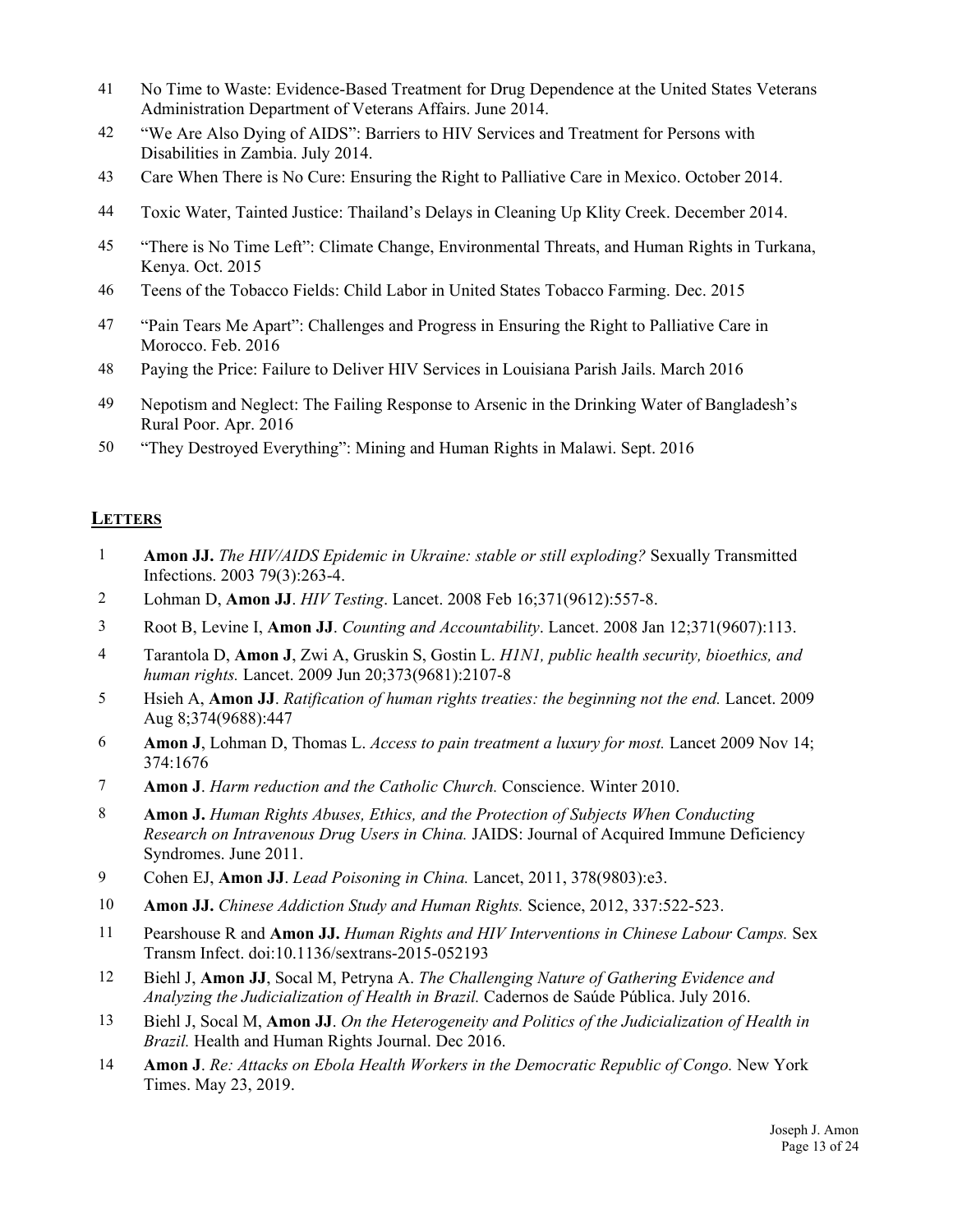- 15 Rubenstein L, **Amon JJ.** *Global health, human rights, and the law.* The Lancet. 2019 Nov 30;394(10213):1987-8.
- 16 **Amon JJ**. *Human rights protections are needed alongside PPE for health-care workers responding to COVID-19.* The Lancet Global Health. 2020 May 25.

#### **OPINION**

- 1 Empowering Women and Realizing Rights. *Toronto Star.* August 11, 2006
- 2 Why We Need an International AIDS Conference. *Toronto Globe and Mail.* August 15, 2006
- 3 Curb HIV infection rates in Texas prisons. *Austin American Statesman.* May 10, 2007
- 4 Diagnosis and Prescriptions. *Foreign Affairs.* May/June 2007
- 5 The Bush Policy On AIDS. *Huffington Post.* July 26, 2007
- 6 Saudi Move on HIV/AIDS will make the epidemic worse. *Saudi Debate.* Oct 24, 2007
- 7 How not to fight HIV/Aids. *The Guardian.* Jan 28, 2008
- 8 Blaming Foreigners. *The Korea Times.* March 12, 2009
- 9 Progress against HIV at risk. *Phnom Penh Post.* November 16, 2009
- 10 HIV Travel Bans: Small Steps, Big Gaps. *Huffington Post.* January 11, 2010
- 11 Don't Improve Drug Detention: End It. *Huffington Post.* January 15, 2010
- 12 Torture in health care. *Huffington Post.* January 22, 2010
- 13 Treatment or punishment? *Bangkok Post.* January 24, 2010
- 14 Rights abuses threaten HIV risk. *Phnom Penh Post.* January 27, 2010
- 15 Cambodian drug rehab centers: Abusive, illegal, ineffective. *The Nation (Bangkok).* Jan 27 2010
- 16 Drug dependence is not a moral issue. *Phnom Penh Post.* January 29, 2010
- 17 Condoms and Bibles. *The National (PNG)*. February 8, 2010
- 18 Chronic Pain and Torture. *Huffington Post.* February 23, 2010
- 19 Invisible Women. *Huffington Post.* March 8, 2010
- 20 How Not to Protect Children. *Phnom Penh Post.* March 8, 2010
- 21 Choam Chao needs independent investigation. *Phnom Penh Post.* March 24, 2010
- 22 March 24 Is World Tuberculosis Day. *Huffington Post.* March 24, 2010
- 23 Who Will Defend Children in Cambodian Drug Rehab Centres? *The Nation.* March 31, 2010
- 24 Holiday in Cambodia? *Huffington Post.* April 6, 2010
- 25 When the Government Sponsors Stigma. *Huffington Post.* April 27, 2010 (with M. McLemore)
- 26 Zambia's TB-ridden prisons. *The Guardian*. April 27, 2010
- 27 Chinese Corruption Is Hazardous to Your Health. *Asia Wall Street Journal*. May 13, 2010
- 28 Why the Vietnamese Don't Want to Go to Rehab. *Foreign Policy.* May 28, 2010
- 29 Aids and TB are breaking out of prisons. *East African*. June 7, 2010
- 30 Uganda AIDS Policy: from Exemplary to Ineffective. *The Observer* (Kampala) June 24, 2010
- 31 When a Problem Comes Along, You Must Whip It. *Huffington Post*. June 26, 2010
- 32 Action not Rhetoric on HIV and Human Rights. *Huffington Post.* July 2, 2010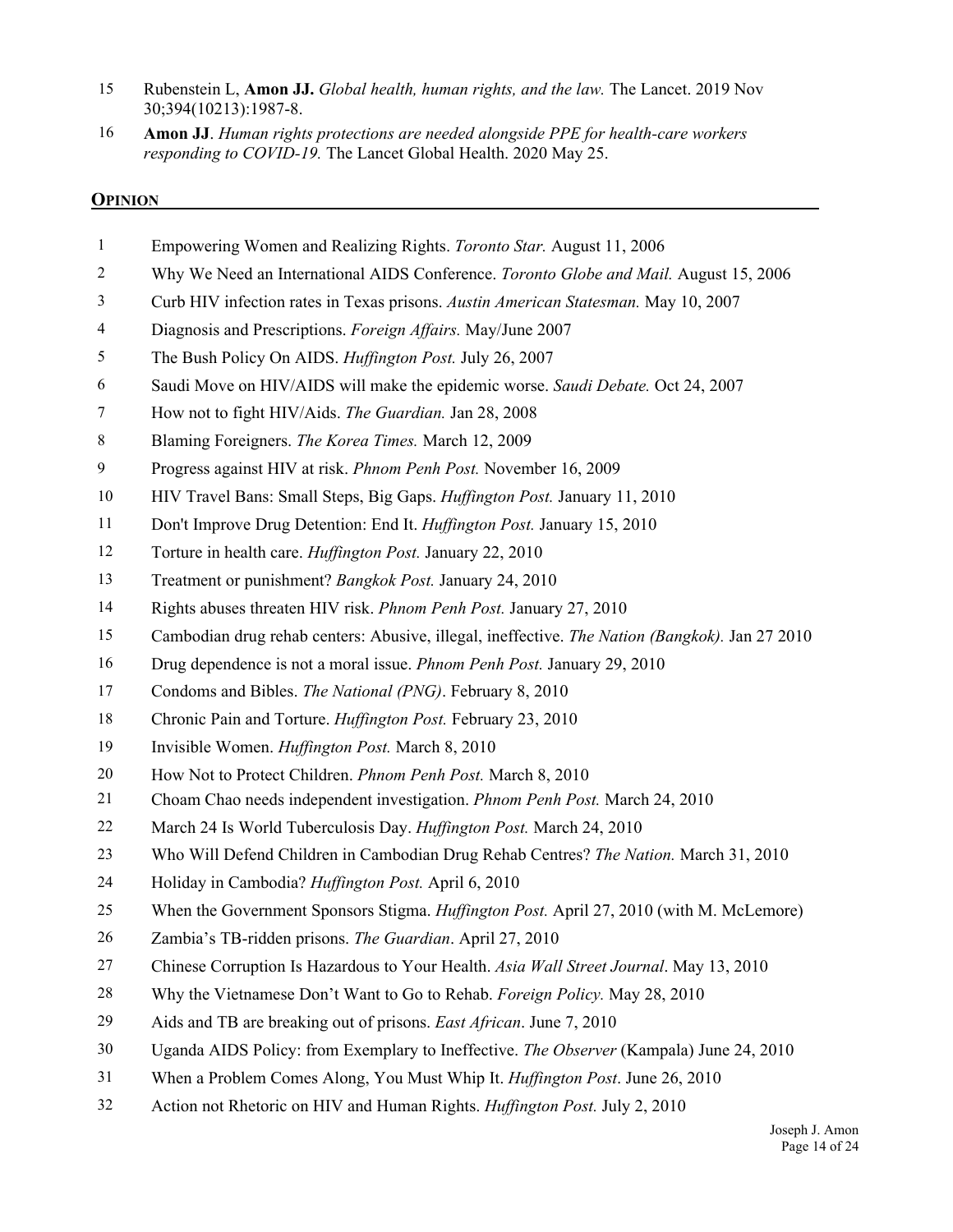- 33 The Truth About China's Response to HIV/AIDS. *Los Angeles Times*. July 11, 2010
- 34 HIV Behind Bars. *The Post* (Lusaka). July 11, 2010
- 35 HIV and Human Rights: Here and Now? *Huffington Post*. July 19, 2010
- 36 The HIV and TB Prison Crisis in Southern Africa. *Huffington Post*. July 23, 2010
- 37 Jailing TB patients not remedy for the disease. *The Star* (Nairobi). Sept 17, 2010
- 38 Rights and Health, Right Now, for Migrants. *Africa Now (Tokyo).* October 2010 (with Kanae Doi)
- 39 Why Democracies Don't Get Cholera. *Foreign Policy.* October 25, 2010.
- 40 The Beginning of the End for the War on Drugs? *San Francisco Chronicle.* November 21, 2010
- 41 Rights Abuses Belie Success in AIDS Fight. *South China Morning Post.* December 1, 2010
- 42 World AIDS Day: Prevention, Treatment for Prisoners. *Zambia Post.* December 1, 2010
- 43 Lead poisoning in Nigeria: unprecedented. *Global Post.* December 2, 2010
- 44 China is hurting its future by not acting on lead. *South China Morning Post.* June 20, 2011
- 45 Hard life in Ugandan prisons. *The Independent (Uganda).* July 8. 2011
- 46 'Utterly Irresponsible': Donor Funding in Drug 'Treatment' Centers. *Huff. Post.* Sept 14, 2011
- 47 National Cashew Day: More Than Nuts. *Global Post.* October 3, 2011
- 48 A centre for abuse and beating. *The Nation* (Bangkok). October 11, 2011
- 49 Laos' Murky War on Drugs. *The Diplomat.* October 12, 2011
- 50 One AIDS march that should end. *Washington Blade.* October 28, 2011
- 51 Seoul's Broken Promises on HIV Testing. *The Diplomat.* June 29, 2013
- 52 Drug treatment centres give more abuse than therapy. *Bangkok Post*. December 18, 2013
- 53 Enlightened drug policies emerge globally, Cambodia remains rigid**.** *Global Post.* Jan 9, 2014
- 54 Health Under Attack. HRW Dispatch. May 19, 2014 (with Jennifer Pierre)
- 55 Canada's prostitution bill a step in the wrong direction. *Ottawa Citizen.* June 18, 2014
- 55 In the HIV Response, who is 'Hard to Reach'? HRW Dispatch. July 23, 2014
- 56 Defeating AIDS. HRW Dispatch. June 30, 2015
- 57 How not to handle Ebola. CNN. September 12, 2014
- 58 Taking Care of the Caregivers. HRW Dispatch. December 17, 2014
- 59 Alert in a Time of Cholera. HRW Dispatch. March 26, 2015
- 60 Stop Using Hospitals as Debtor Prisons. HRW Dispatch. April 14, 2015
- 61 COP21: The Impact of Climate Change on the World's Marginalized Populations: Turkana County, Kenya. Health and Human Rights Journal Blog. October 27, 2015. (with Katharina Rall)
- 62 An Important, but Imperfect, Agreement by an Unprecedented Coalition. *US News and World Report.* December 18, 2015
- 63 Health workers are under attack around the world. Here's how bad it's getting. *Philadelphia Inquirer.* May 28, 2019. (with Jennifer Taylor)
- 64 Amon JJ. Who gets care in a pandemic? Assuring human rights is part of preparedness. The Hill. April 23, 2020
- 65 Rich J and Amon J. Swift action required on COVID-19 in prisons. April 30, 2020. Delaware State News.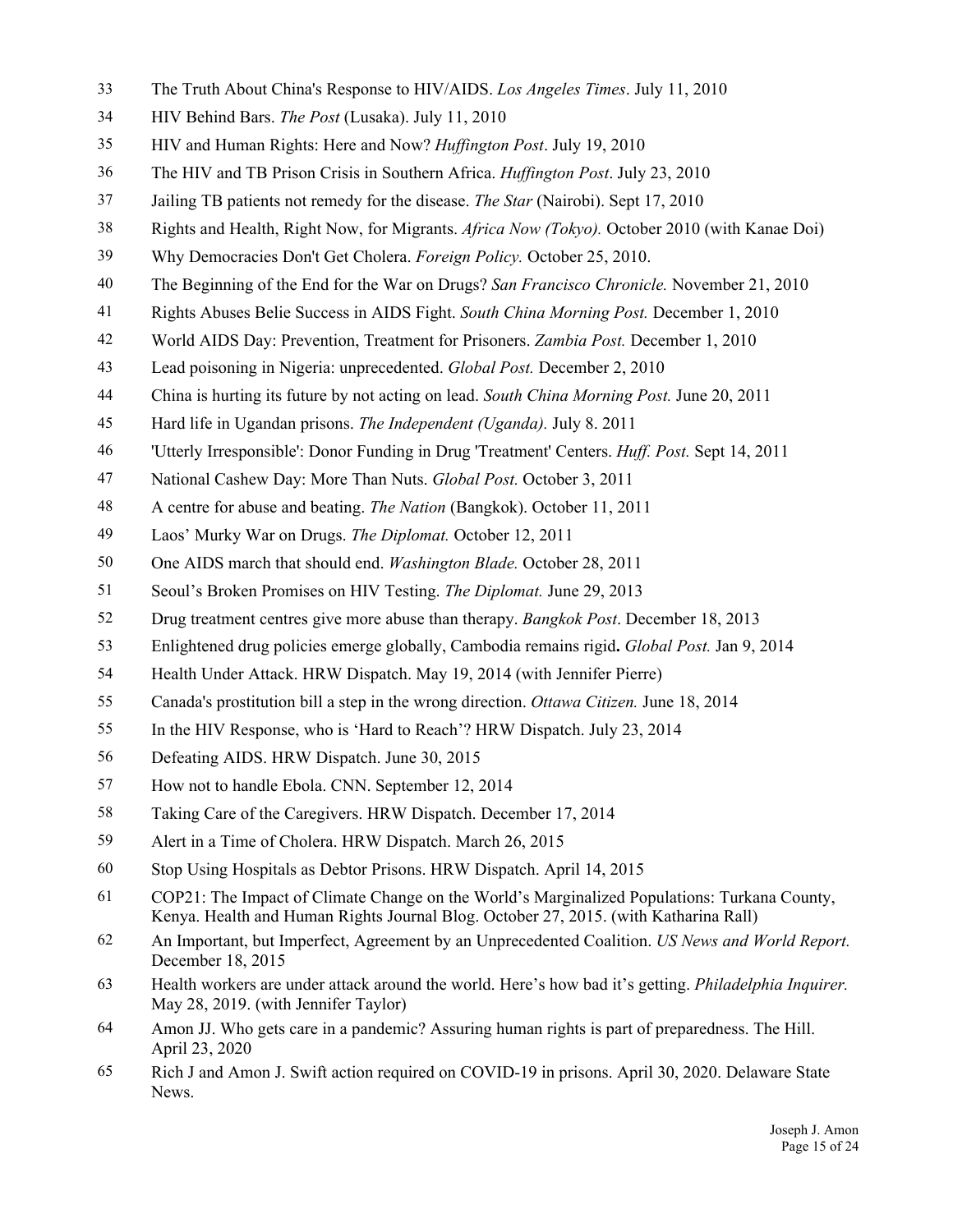- 66 Sun N and Amon JJ. The WHO we Need for the Next Pandemic. Think Global Health. May 8, 2020
- 67 Amon J. "Once there's a coronavirus vaccine, who should be first in line to get it?" Miami Herald. May 19, 2020
- 68 Amon J. Without comprehensive testing, detention facilities will become epicenters of the pandemic. Pennsylvania Capital-Star. May 21, 2020
- 69 Amon J and Wille C. Another Covid-19 Threat Health Care Workers Under Attack. All Africa. March 3, 2021
- 70 Davis S, Alston P, Amon JJ et al. "An international pandemic treaty must centre on human rights." BMJ Opinion. May 10, 2021

## **INVITED PRESENTATIONS (SELECT)**

- 1 *Surveillance design and evaluation approach of the Togo Guinea Worm Eradication Program.* III West African Guinea Worm Eradication Conference, Abidjan, Cote d'Ivoire, November 1993.
- 2 *Knowledge, attitudes and behaviors related to Guinea Worm Eradication, Togo.* IV West African Guinea Worm Eradication Conference, Ouagadougou, Burkina Faso, October 1994.
- 3 *Synthesis of evaluation results from the AIDSCAP project: 1992-1996.* HIV/STD/AIDS National Forum, Port-au-Prince, Haiti, June 3-5, 1996. Research and Evaluation Panel Chair.
- 4 *International Trends in HIV-Risk Related Behavior Change.* National Conference on HIV/AIDS, Kingston, Jamaica, November 25-26, 1996.
- 5 *HIV/AIDS and Adolescents in Ukraine.* Ukrainian-American Medical Society Annual Meeting. Philadelphia, PA, May 2003.
- 6 *Expanding HIV testing and respecting rights.* International conference on HIV/AIDS and Human Rights. Smolny College. St Petersburg, Russia. October 2005.
- 7 *HIV in Conflict Settings*. Joint Congressional Human Rights Caucus meeting. Washington DC. March 2006.
- 8 *Reflections and recollections.* Masters Internationalist US Peace Corps Symposium. Washington DC. April 2006. (Keynote)
- 9 *Civil Society Participation in the Response to HIV/AIDS and Accountability.* Presented in panel 1: Breaking the cycle of infection for sustainable AIDS responses. United Nations General Assembly Special Session on HIV/AIDS. New York. June 2006.
- 10 *HIV testing and human rights.* Public Health Agency of Canada Meeting on HIV Testing. Toronto. August 2006.
- 11 *Hot Topics in Human Rights*. XVI International AIDS Conference. Toronto. August 2006.
- 12 *Burma, HIV and Human Rights.* Asia Society. New York. September 2007.
- 13 *HIV and Youth*. 12th Annual Herbert Rubin and Justice Rose Luttan Rubin International Law Symposium. New York University. New York. October 2007.
- 14 *HIV testing: human rights considerations*. Funders Network on Population, Reproductive Health and Rights. Annual Meeting, San Antonio, TX. October 2007.
- 15 *Human Rights and Epidemic Disease: TB control and constraints on rights.* Human Rights Funders Group. Annual Meeting. New York, NY. July 2008.
- 16 *Promoting Public Health and Human Rights in MDR-TB Care.* International Union against Lung and Tuberculosis Disease. Paris, France. October 2008.
- 17 *Public Health and Human Rights: Challenges around the World.* New York Academy of Sciences and Johns Hopkins School of Public Health Conference on Public Health and Human Rights. New York, NY. Dec 2008.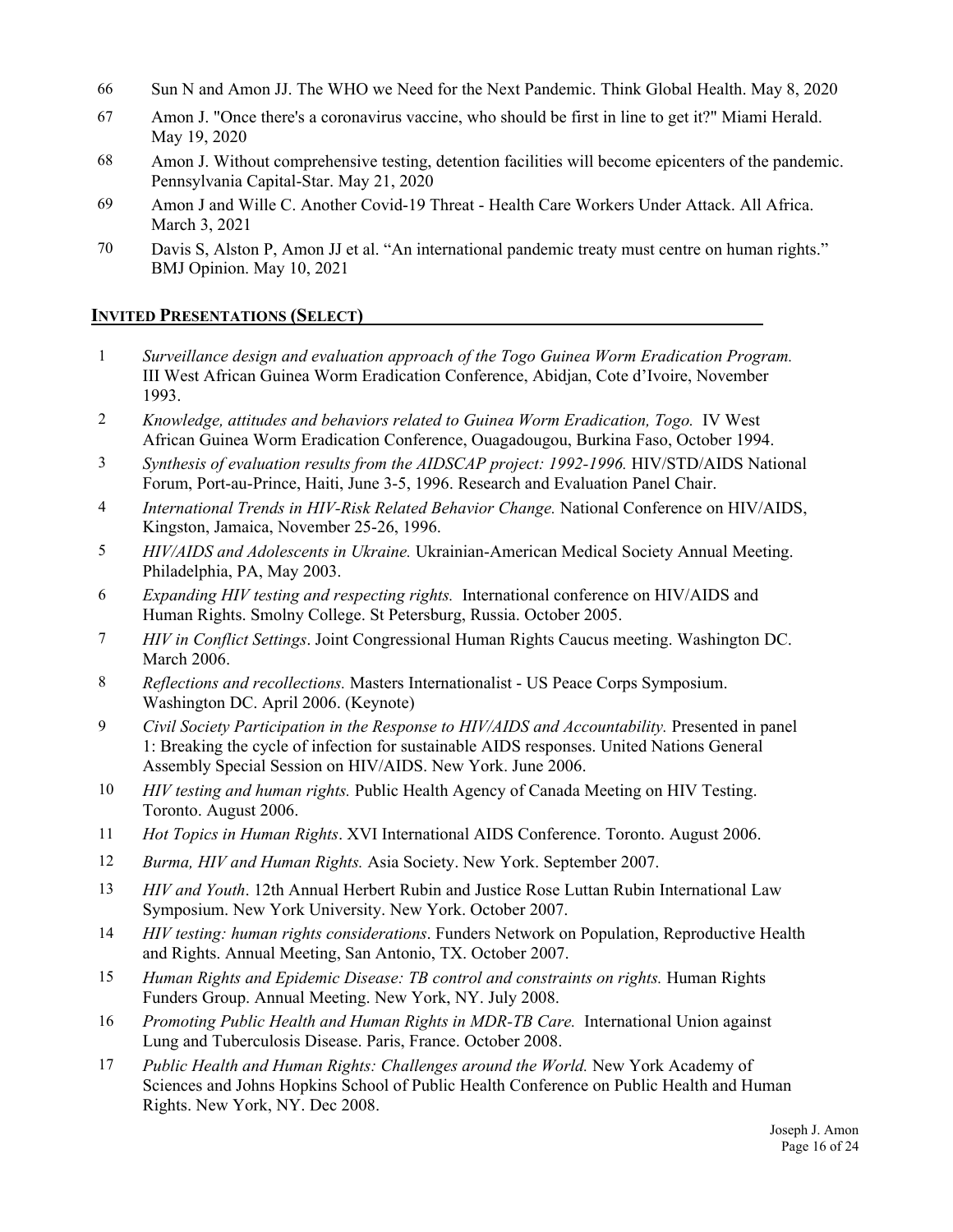- 18 *Human Rights and Anti-Narcotics Policy.* UN General Assembly, Special Session on Drugs. Vienna, Austria. March 2009.
- 19 *Rights-based approaches to health.* Interaction Annual Meeting. Arlington, VA. July 2009. (panel moderator)
- 20 *Health and Human Rights: New orthodoxies and on-going conflicts in repressive states.* Stanford University, Palo Alto, CA. October 2010.
- 21 *HIV in Asia.* Asia Society. December 1, 2010.
- 22 *HIV Rights and Wrongs.* GlobeMed National Conference. Northwestern University, Chicago, IL. April 2011. (Keynote)
- 23 *Human Rights Perspective.* International Workshop on Treatment as Prevention. Vancouver, Canada. May 2011.
- 24 *Sustaining Environmental, Occupational and Public Health and Community Security: Lead Poisoning in China and Nigeria.* 12<sup>th</sup> National Conference on Science, Policy and the Environment. Washington, DC. January 2012.
- 25 *Health and Human Rights in Prisons.* European Infectious Disease meeting. Italy. September 2012. (Keynote)
- 26 *Measuring Violence against Children and the Effectiveness of Violence Prevention and Reduction Initiatives.* Columbia University. October 2013. (Panel Discussion Moderator)
- 27 *Political Epidemiology of HIV.* HIV 2014: Science, Community and Policy for Key Vulnerable Populations. New York Academy of Sciences. May 2014.
- 28 *On the Radar: Police Brutality, Politics & Public Health.* Princeton University. March 2015.
- 29 *Global Inequalities of Wealth and Health.* Bernstein Institute for Human Rights Annual Conference. New York University School of Law. April 2015.
- 30 *Environmental and occupational health and human rights.* Health and Human Rights Principles and Pedagogy. Florence, Italy. June 2015.
- 31 *Interviewing Victims of Human Rights Abuses.* Buzzfeed. New York. June 2015.
- 32 *Global Health and Governance.* Brookings Institution. May 2016.
- 33 *Access to pain medicine and human rights.* O'Neill Institute Health Rights Litigation. June 2016
- 33 *The Morbidity Management and Disability Prevention Project.* Global Alliance for Elimination of Trachoma 2020. Geneva, Switzerland. April 2017.
- 34 *Human Rights and Phylogenetic Analysis.* Ethics of Phylogenetics. Gates Foundation, UNAIDS, National Institutes for Health. London, UK. May 2017.
- 35 *Judicialization and access to medicines in Brazil.* O'Neill Institute Health Rights Litigation. Washington DC. June 2016.
- 36 *Implementing health related SDGs through a human rights perspective.* United Nations Social Forum. Geneva. October 2017.
- 37 *Indicators, Equity, Rights*. Making the end of AIDS real: Consensus building around what we mean by "epidemic control". Glion, Switzerland. October 2017.
- 38 *HIV justice: Whose blood is it anyway?* Amsterdam, Netherlands. September 2020.
- 39 *Building Global Collaboration Against HIV-related Stigma, Discrimination and Violence.*  Leadership Group Meeting of PEPFAR, the Global Fund and UNAIDS. October 2020.
- 40 *Human Rights and Public Health in the COVID-19 Pandemic.* Columbia University SPH Committee on Forced Migration. November 2020.
- 41 *COVID-19 and health services for people who use drugs.* Side event of the 64th Session of the National Commission on Narcotic Drugs. Organized by UNODC, WHO, INPUD. April 2021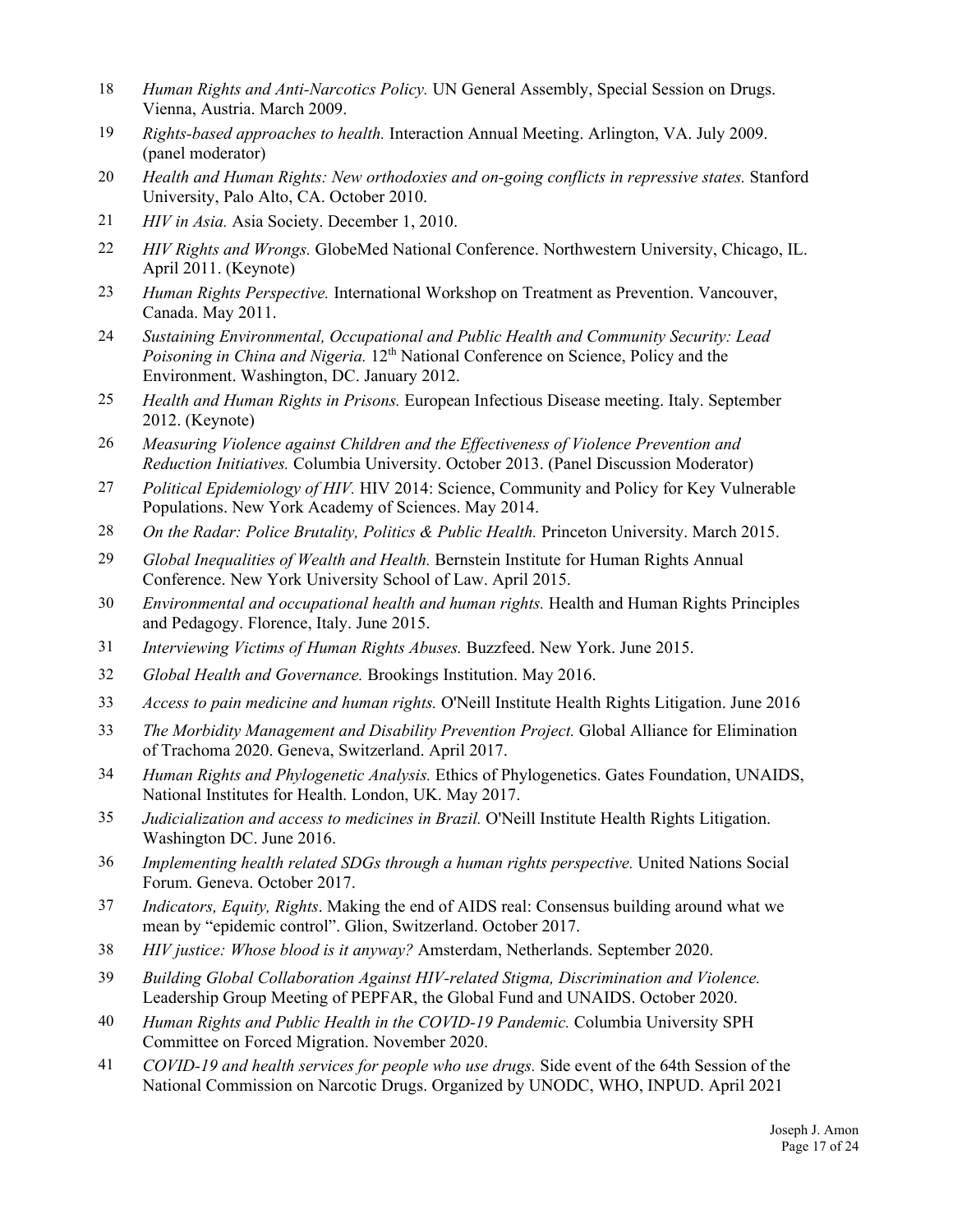- 42 *The Impact of the COVID-19 Pandemic on the Delivery of HIV Prevention, Treatment, Care and Support among people who use drugs and people in prisons.* Side event at the High-Level Meeting on AIDS 2021. Organized by UNODC, WHO, UNDP, UNAIDS. June 2021.
- 43 *Addressing stigma through strategic program optimization to improve HIV prevention and treatment outcomes: the pathway to 2030.* London School of Hygiene and Tropical Medicine and the Bill and Melinda Gates Foundation. September 2021. (Panelist)
- 44 *Banned, Blocked and Returned: Methodologies for Research on the Health and Wellbeing of Migrant Populations in Transition.* Columbia University, Program on Forced Migration and Health. September 2021. (Discussant)

#### **CONFERENCE PRESENTATIONS**

- 1 Wedderburn M, **Amon J**, Samiel S, Brathwaite A, Figueroa P. *Knowledge, attitudes, beliefs and practices (KABP) about HIV/AIDS among male STD clinic attendees in Jamaica.* XI Latin American Congress on STIs/V Panamerican Conference on AIDS**,** Lima, Peru, December 3-7, 1997.
- 2 **Amon J**, Bolanos L, Gonzales MT, Zelaya A, Lopez C, Rodriguez J. *Knowledge of, availability, and use of condoms among commercial sex workers in four cities in Honduras.*  XI Latin American Congress on STIs/V Panamerican Conference on AIDS**,** Lima, Peru, December 3-7, 1997.
- 3 Wedderburn M, **Amon J**, Samiel S, Brathwaite A, Figueroa P. *Knowledge, attitudes, beliefs and practices (KABP) about HIV/AIDS among youth aged 12-14 in Jamaica.* XII Int Conf AIDS. 1998; 12:191 (abstract no. 13527).
- 4 Wedderburn M, **Amon J,** Samiel S, Brathwaite A, Figueroa P. *Behavioral explanations for elevated prevalence of HIV in St. James Parish, Jamaica.* XII Int Conf AIDS. 1998; 12:216-7 (abstract no. 14171).
- 5 D'Angelo LA, **Amon J,** Lemos ME, Rebeiro MA, Gitchens W, Kotellos K. *Evaluating capacity building of implementing agencies in the AIDSCAP Brazil project*. XII Int Conf AIDS. 1998;12:945 (abstract no. 43503).
- 6 Saidel T, Mills S, **Amon J,** Rehle T. *Behavioral Surveillance Surveys (BSS) on specific target groups: a valuable complement to standardized general population surveys*. XII Int Conf AIDS. 1998;12:233 (abstract no.14256).
- 7 Essah KAS, Jackson D, Attafuah JD, **Amon J**, Yeboah KG. *Findings from the 2000 behavioral surveillance survey in Ghana*. XIV International AIDS Conference: Abstract no. C11062
- 8 Chatterji M, Murray N, Dougherty L, Alkenbrack S, Winfrey B, **Amon J**, Ventimiglia T, Mukaneza A. *Examining the impact of orphanhood on schoolleaving among children aged 6- 19 in Rwanda, Zambia, and Cambodia.* XV Int Conf on AIDS, 2004 (Abstract WePeD6602).
- 9 Murray NJ, Chatterji M, Dougherty L, Winfrey B, Buek K, **Amon J**, Mulenga Y, Jones A. *Examining the impact of orphanhood and duration of orphanhood on sexual initiation among adolescents ages 10-19 in Rwanda and Zambia.* XV Int Conf on AIDS, 2004 (Abstract TuOrD1218).
- 10 **Amon J**, Devasia R, Xia G, *et al. Molecular Epidemiologic Investigation of Hepatitis A Outbreaks, 2003.* 4<sup>th</sup> International Conference on Emerging Infectious Disease, Atlanta, GA, March 2004.
- 11 **Amon J**, Devasia R, Xia G, *et al. Multiple Hepatitis A Outbreaks Associated with Green Onions among Restaurant Patrons – Tennessee, Georgia, and North Carolina, 2003.* 53rd EIS Conference, Atlanta, GA, April 2004. (Winner, Mackel Award)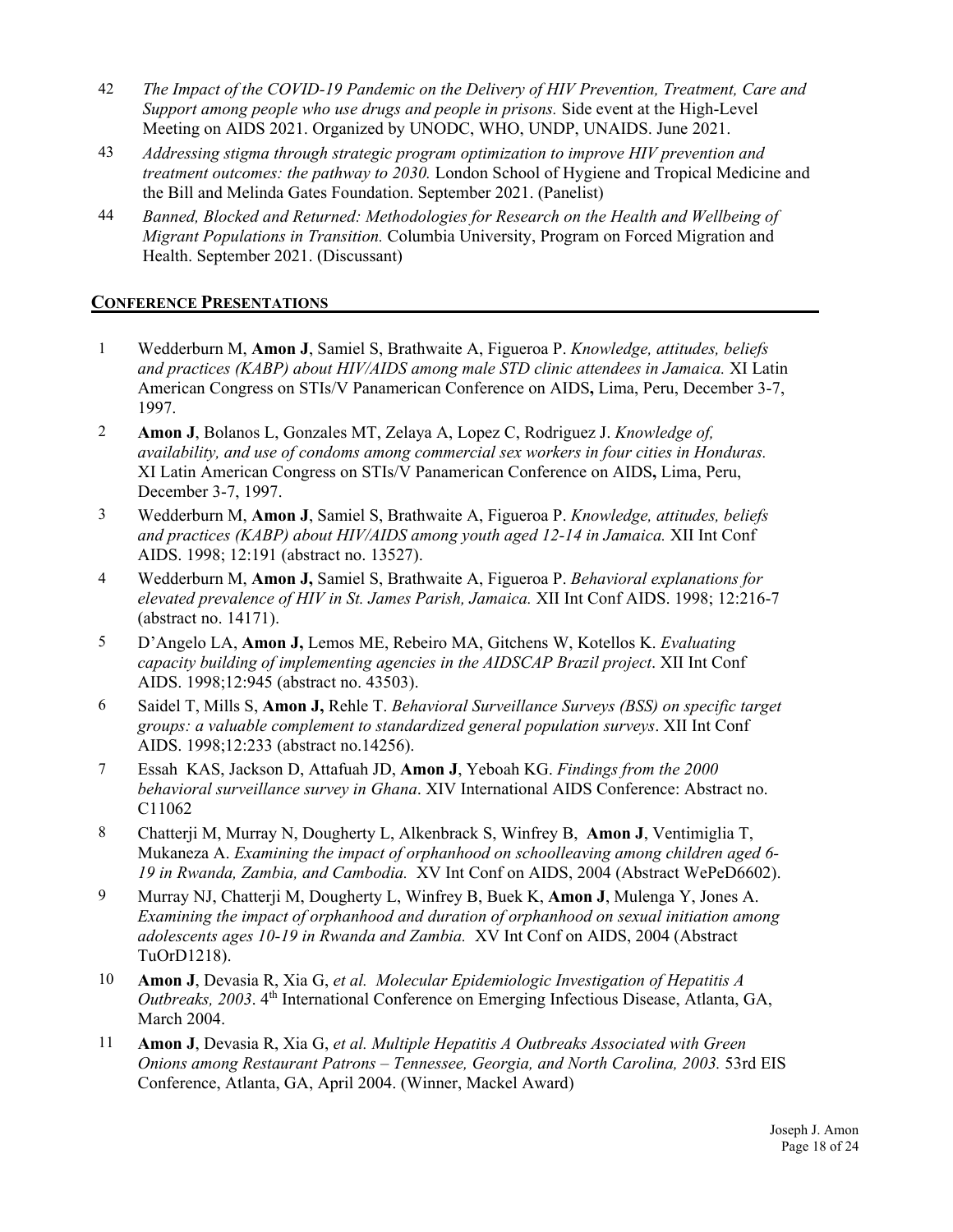- 12 Chatterji M, Murray N, Dougherty L, Ventimiglia T, Mukaneza A, Buek K, Winfrey B, **Amon J**. *Examining the impact of orphanhood on schoolleaving among children aged 6-19 in Rwanda, Zambia, and Cambodia.* International Union for the Scientific Study of Population XXV International Population Conference Tours, France, July, 2005.
- 13 Murray NJ, Chatterji M, Dougherty L, Mulenga Y, Jones A, Buek K, Winfrey B, **Amon J**.. *Examining the impact of orphanhood and duration of orphanhood on sexual initiation among adolescents ages 10-19 in Rwanda and Zambia.* International Union for the Scientific Study of Population. International Population Conference France, July, 2005.
- 14 Cohen J, Schleifer R, Richardson J, Kaplan K, Suwannawong P, Nagle J, **Amon J.** *Documenting Human Rights Violations Against Injection Drug Users: Advocacy for Health*. 17<sup>th</sup> International Conference on the Reduction of Drug Related Harm. May 2006. Vancouver.
- 15 Schleifer R, Cohen J, Nagle J, **Amon J.** *Injection Drug Users, Harm Reduction, and Human Rights in Ukraine.* 17<sup>th</sup> International Conference on the Reduction of Drug Related Harm. May 2006. Vancouver, Canada.
- 16 Bencomo C, **Amon J,** IordacheR, SchleiferR, Asandi S, Bohiltea A, BucataC, TerragniC, Velica L. *How gaps in Romania's social support undermine HIV/AIDS prevention and treatment for children and youth.* XVI International AIDS Conference: Abstract no. MOPE0922. August 2006.
- 17 Tate T, Bencomo C, Lisumbu J, Mafu Sasa R, Schleifer R, **Amon J**. *Local and cultural beliefs about HIV transmission fuel childrenīs rights abuses in the Democratic Republic of Congo (DRC).* XVI International AIDS Conference: Abstract no. CDE0086. August 2006.
- 18 Cohen J, Epstein H, **Amon J**. *Human rights implications of AIDS-affected children's unequal access to education.* XVI International AIDS Conference: Abstract no. TUAE0202. August 2006.
- 19 Schleifer R, Skala P, Lezhentsev K, **Amon J**. *Rhetoric and risk: human rights abuses impeding Ukraine's fight against HIV/AIDS.* XVI International AIDS Conference: Abstract no. THAE0302. August 2006.
- 20 **Amon, J**. *Using a Human Rights Framework to Examine HIV/AIDS Programs and Policies.* Abstract #139834. American Public Health Association Annual Meeting. November 2006. Boston, MA.
- 21 Ngonyama L, Lohman D, Clayton M, **Amon J**. *The Role of Lay Counselors in Expanding HIV Testing: Lesotho's Know Your Status Campaign.* Abstract 1631. 2008 HIV/AIDS Implementers Meeting. Kampala, Uganda. June 2008.
- 22 Lohman D, Ovchinnikova M, **Amon J**. *The role of Russia's drug dependence treatment system in fighting HIV.* XVII International AIDS Conference: Abstract no. TUAX0102. August 2008.
- 23 **Amon J**. *HIV-specific travel restrictions: human rights, legal and ethical considerations.* XVII International AIDS Conference: Abstract no. TUSS0406. August 2008.
- 24 Lohman D, Ngonyama L, Clayton M, **Amon J**. *Expanding HIV testing and human rights: Lesotho's Know Your Status Campaign.* XVII International AIDS Conference: Abstract no. TUPE0469. August 2008.
- 25 Cohen JE, **Amon J.** *Human Rights abuses and threats to health: recent experiences of Chinese drug users in detoxification and re-education through labor centers in Guangxi Province*. XVII International AIDS Conference: Abstract no. THPE1085. August 2008.
- 26 **Amon J**. Protecting the human rights of people at risk of and affected by TB. 3rd Stop TB Partners Forum, Rio March 2009
- 27 **Amon J.** *Undocumented Migrants and Drug Users in Asia: Tuberculosis Care and Human Rights.* 3rd Stop TB Partners Forum, Rio March 2009
- 28 **Amon J.** *Protecting the rights of drug users in China.* 20<sup>th</sup> International Conference of the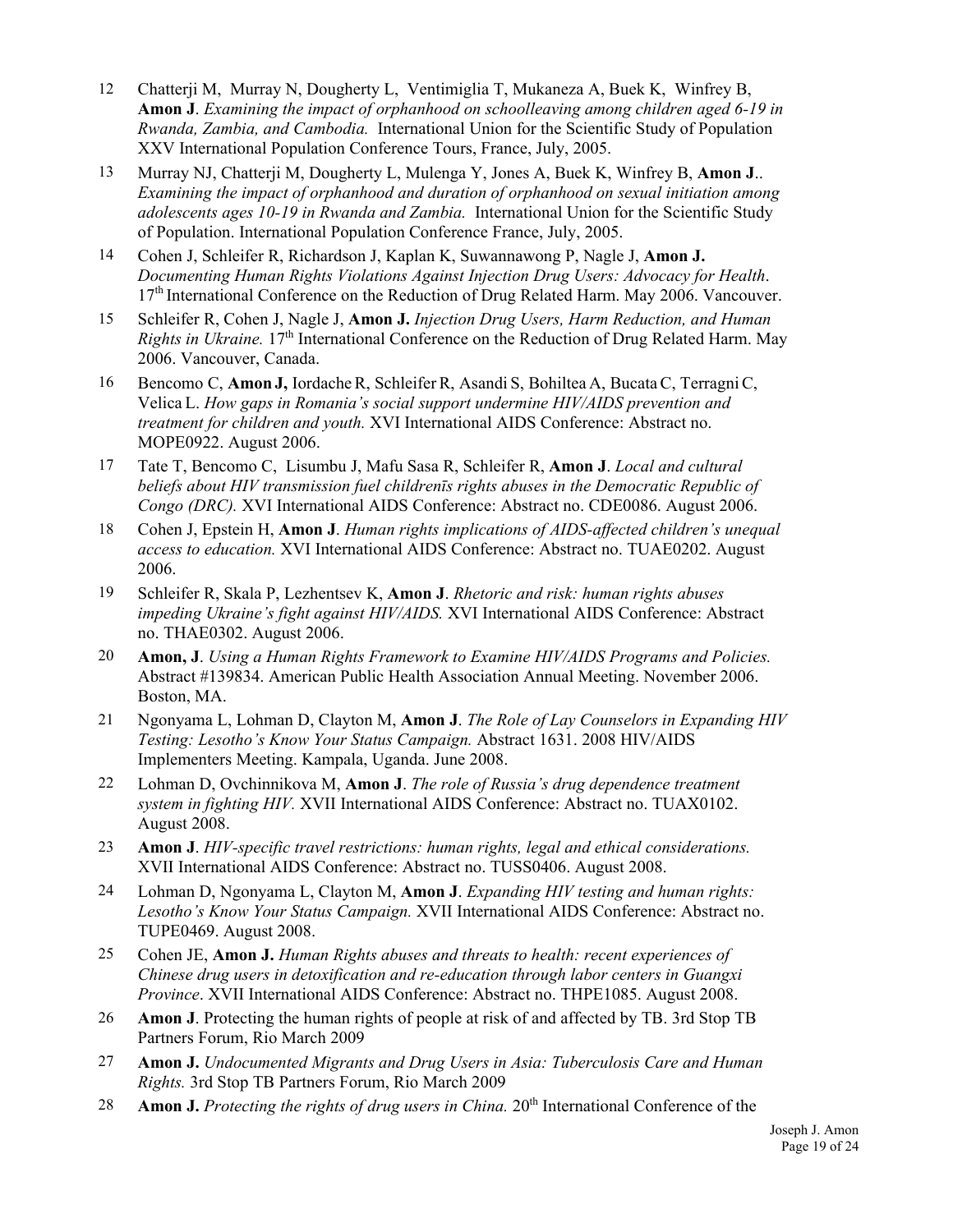International Harm Reduction Association meeting. April, 2009.

- 29 Lohman D, **Amon J.** *Pain and Policy: The Battle with Needless Suffering.* Unite for Sight, Yale University. April, 2009.
- 30 **Amon J.** *HIV testing for hard-to-reach populations.* In: New Strategies and Controversies in HIV Testing and Surveillance, International AIDS Society Conference. Cape Town, South Africa. July 2009.
- 31 **Amon J**. *Human Rights context of routine testing.* In: Maximizing the benefits of treatment for individuals and communities. International AIDS Society Conference. Cape Town, South Africa. July 2009.
- 32 **Amon J.** *Scaling up HIV testing through scaling up human rights protections.* In: Scaling up Biomedical Prevention and Treatment Interventions - The Critical Role of Social Science, Law and Human Rights. International AIDS Society Conference. Cape Town, South Africa. July 2009.
- 33 **Amon J.** *HIV testing and human rights: competing claims and conflicting views.* American Anthropological Association. Philadelphia, PA. December 2009.
- 34 Pearshouse R, **Amon JJ**. *Engagement with compulsory drug detention centers: a legal and*  ethical framework. 21<sup>st</sup> International Conference of the International Harm Reduction Association meeting. April, 2010.
- 35 Lohman D, Tymoshevska V, Rokhanski A, Kotenko G, Druzhinina A, Schleifer R, **Amon J**. *Availability and accessibility of opioid medications in Ukraine.* XVIII International AIDS Conference. July 2010. Abstract no. MOAF0202
- 36 Jones L, Akugizibwe P, **Amon J**, et al. *Human rights costing of ART for prevention.* XVIII International AIDS Conference. July 2010. Abstract no. TUPE1033
- 37 Lemmen K, Wiessner P, Haerry DHU, Todrys K, **Amon J**. *Deportation of HIV-positive migrants in 29 countries: impact on health and human rights.* XVIII International AIDS Conference. July 2010. Abstract no. TUAF0101
- 38 McLemore M, Winter M, **Amon J**. *Sentenced to stigma: segregation of HIV-positive prisoners.* XVIII International AIDS Conference. July 2010. Abstract no. THPE0942
- 39 Todrys K, Malembeka G, Clayton M, McLemore M, Shaeffer R, **Amon J**. *HIV and TB management in 6 Zambian prisons demonstrate improved but ongoing prevention, testing and treatment gaps.* XVIII International AIDS Conference. July 2010. Abstract no. THPDX105 (Awarded prize for best abstract on HIV/TB integration)
- 40 Pearshouse R, Cohen JE, **Amon J**. *Drug detention centers and HIV in China and Cambodia.* XVIII International AIDS Conference. July 2010. Abstract no. MOAF0203
- 41 Lohman D, Palat G, Nair S, **Amon J**, Schleifer R. *Palliative care: needs of and availability for people living with HIV in India.* XVIII International AIDS Conference. July 2010.
- 42 Kippenberg J, Thomas L, Lohman D, **Amon J**. *Children's access to HIV testing, treatment and palliative care in Kenya.* XVIII International AIDS Conference. July 2010.
- 43 Lohman D, Thomas L, **Amon J.** *Access to pain treatment and palliative care as a human right.* XVIII International AIDS Conference. July 2010. Abstract no. WEPE0982.
- 44 **Amon J.** *HIV and human rights.* XVIII International AIDS Conference. July 2010.
- 45 **Amon J.** *HIV treatment as prevention: human rights issues.* HIV10 Conference. Glasgow, Scotland. November 2010.
- 46 **Amon J.** *TB and human rights in Zambian prisons.* IULTB. Berlin, Germany. Nov 2010.
- 47 **Amon J.** *TB and Human Rights.* IULTB. Berlin, Germany. November 2010. (panel chair)
- 48 Todrys K, Kwon S-R, Burnett M, Lamia M, **Amon J.** *HIV and TB Prevention, Testing, and Treatment in 16 Ugandan Prisons.* 6th IAS Conference on HIV Pathogenesis, Treatment and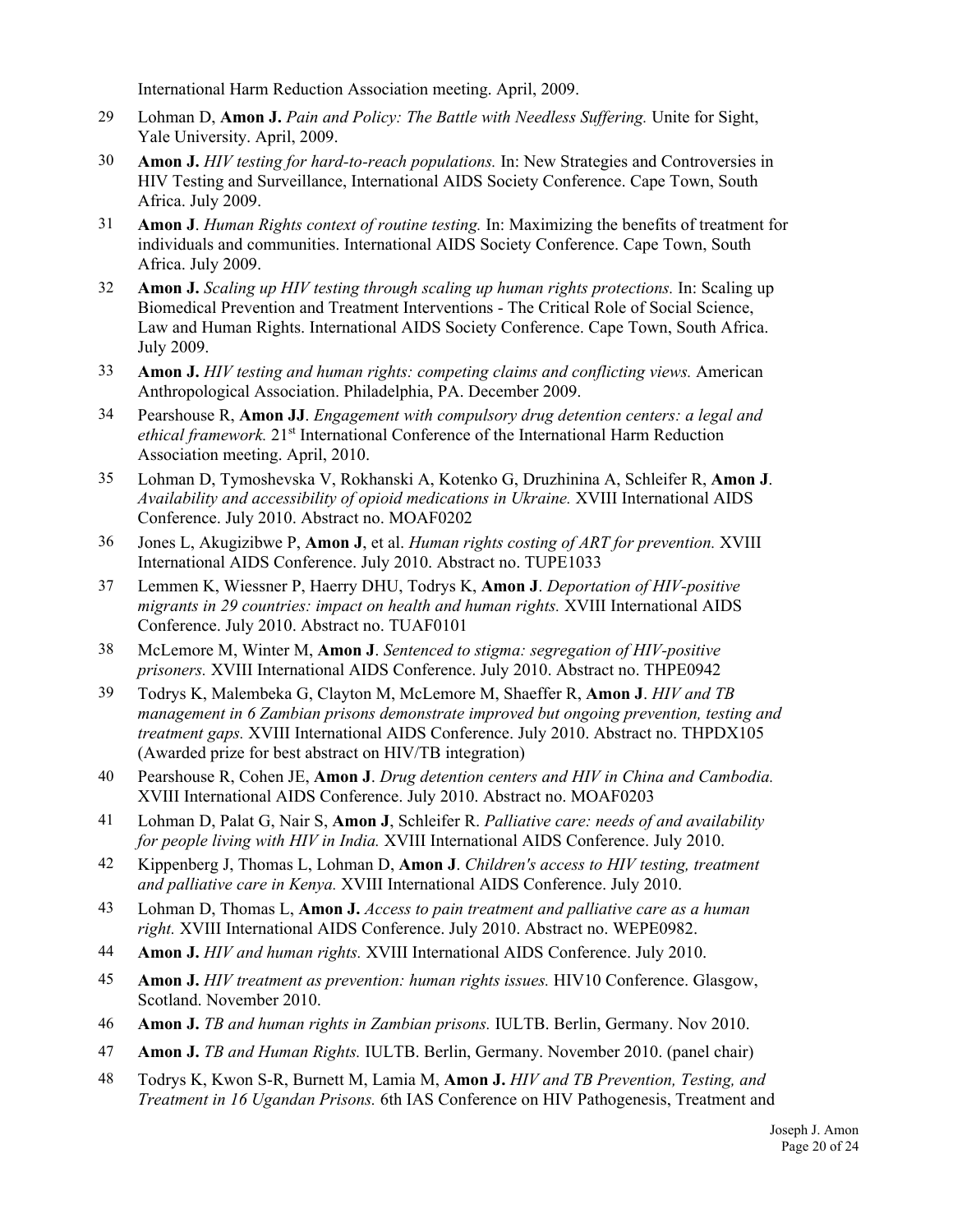Prevention. Rome, July, 2011.

- 49 Pearshouse R, **Amon J.** *Drug Detention Centers and HIV In Vietnam.* 10th International Congress on AIDS in Asia. August, 2011.
- 50 **Amon J.** *Reforms to protect health and rights in East African prisons.* IULTB. Lille, France. Oct. 2011.
- 51 **Amon J.** *Ethics and Human Rights in Publishing.* (Meet the Editors session). XIX International AIDS Conference. July 2012.
- 52 **Amon J.** *Balance Between Justice System and Provision of Services.* XIX International AIDS Conference. Washington, DC. July 2012. (co-moderator)
- 53 **Amon J.** *Advancing global health through human rights accountability.* IV Consortium of Universities for Global Health. Washington, DC. March 2013.
- 54 **Amon J.** *Enhanced HIV testing in the context of human rights*. 8th IAS Conference on HIV Pathogenesis, Treatment and Prevention. Vancouver, July 2015.
- 55 Beletsky L, Vera A, Gaines T, Arredondo J, Werb D, Bañuelos A, Rocha T, Rolon ML, Abramovitz D, **Amon J**, Brower K, Strathdee SA. *Utilization of Google Earth to Georeference Survey Data among People who Inject Drugs: Strategic Application for HIV Research.* 8th IAS Conference on HIV Pathogenesis, Treatment and Prevention. Vancouver, July 2015.
- 56 **Amon J.** *The impact of climate change and population mobility on neglected tropical disease elimination*. International Meeting on Emerging Diseases and Surveillance (IMED). Vienna, Nov 2016.
- 57 **Amon J.** *Getting to Zero: Lessons for NTD Elimination from Successful STH Control Programs.* Neglected Tropical Disease NGO Network Annual Meeting. Dakar, Senegal, Sept 2017. (moderator)
- 58 Hoppe A, Coltart C, Parker M, Dawson L, **Amon JJ,** et al. *Ethical Considerations in HIV Phylogenetic Research.* 2018 International AIDS Conference. Amsterdam, Netherlands.
- 59 **Amon J.** Epidemic transition: How will we achieve it while ensuring equity and quality? 2018 International AIDS Conference. Amsterdam, Netherlands.
- 60 **Amon J.** Challenges to global health goals from migration and climate change. 2019 APHA Annual Meeting. Philadelphia, USA.
- 61 **Amon J**. Advocacy efforts to safeguard health in conflict. 2019 APHA Annual Meeting. Philadelphia, USA.
- 62 Alaei K, A Alaei, **Amon JJ**, Ghanea N, Naji M, Karimi MM. Using Technology to Deliver Health Education in Conflict Zones: Medical Education for Internally Displaced Syrian Medical Students (IDSMS). 2019 APHA Annual Meeting. Philadelphia, USA.
- 63 **Amon JJ**, N. Sun, R. Jurgens, A. Iovita, G. Arustamyan. Ending discrimination in HIV and TB Programs: lessons learned in the Global Fund's breaking down barriers initiative. 2020 International AIDS Conference. San Francisco, USA.
- 64 Iovita A, R. Jurgens, **J. Amon**, N. Zorzi, L. Aloo. The Global Fund Human Rights M&E revolution: Demonstrating impact of comprehensive human rights programs. 2020 International AIDS Conference. San Francisco, USA.
- 65 Stangl A, Kennedy, C, Logie, C, Pantelic, M, Sievwright, K, Turan, B, **Amon J**. Stigma, Discrimination and COVID-19: Using the Health Stigma and Discrimination Framework to Inform Public Health Responses. Society of Behavioral Medicine's 2021 Annual Meeting & Scientific Sessions. April 2021**.**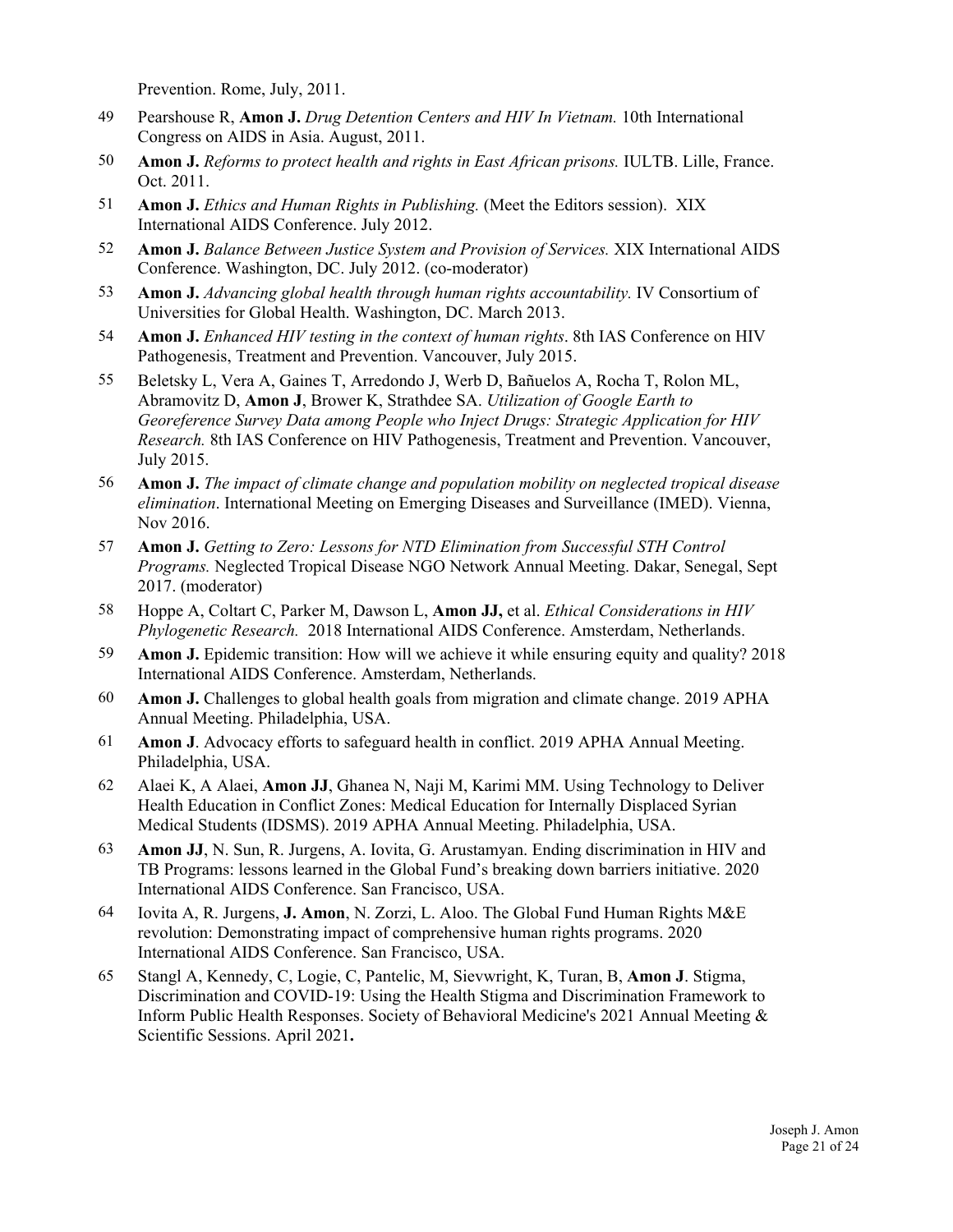#### **INVITED LECTURES**

- 1 SUNY, Stony Brook (January 2022)
- 2 Johns Hopkins University Bloomberg School of Public Health (annually: May 2008-2021)
- 3 University of California San Diego (March 2018)
- 4 Dornsife School of Public Health, Drexel University (February 2018)
- 5 Northwestern University (November 2014; Nov 2015)
- 6 Fordham Law School (October 2014)
- 7 University of Melbourne, Nossal Institute for Global Health (July 2014)
- 8 Stanford University Law & Medical Schools (January 2014)
- 9 UCLA Law School (January 2014)
- 10 Yale University Law School (March 2013)
- 11 Columbia University Mailman School of Public Health (Feb, Nov 2009; Dec 2013; Nov 2014,-15)
- 12 University of Zurich (September 2011)
- 13 New York University (January 2011, November 2014)
- 14 University of Connecticut School of Law (April 2009)
- 15 Columbia University School of International and Public Affairs (Feb and Oct 2007)
- 16 Georgetown University Law School (April 2007)
- 17 University of Denver School of International Affairs (March 2007)
- 18 Columbia University Law School (Dec 2006, 2007, 2009)
- 19 University of Toronto Law School (November 2006)
- 20 University of Chicago (October 2006)
- 21 Duke University School of Public Policy (October 2006)
- 22 University of North Carolina School of Public Health (March 2006)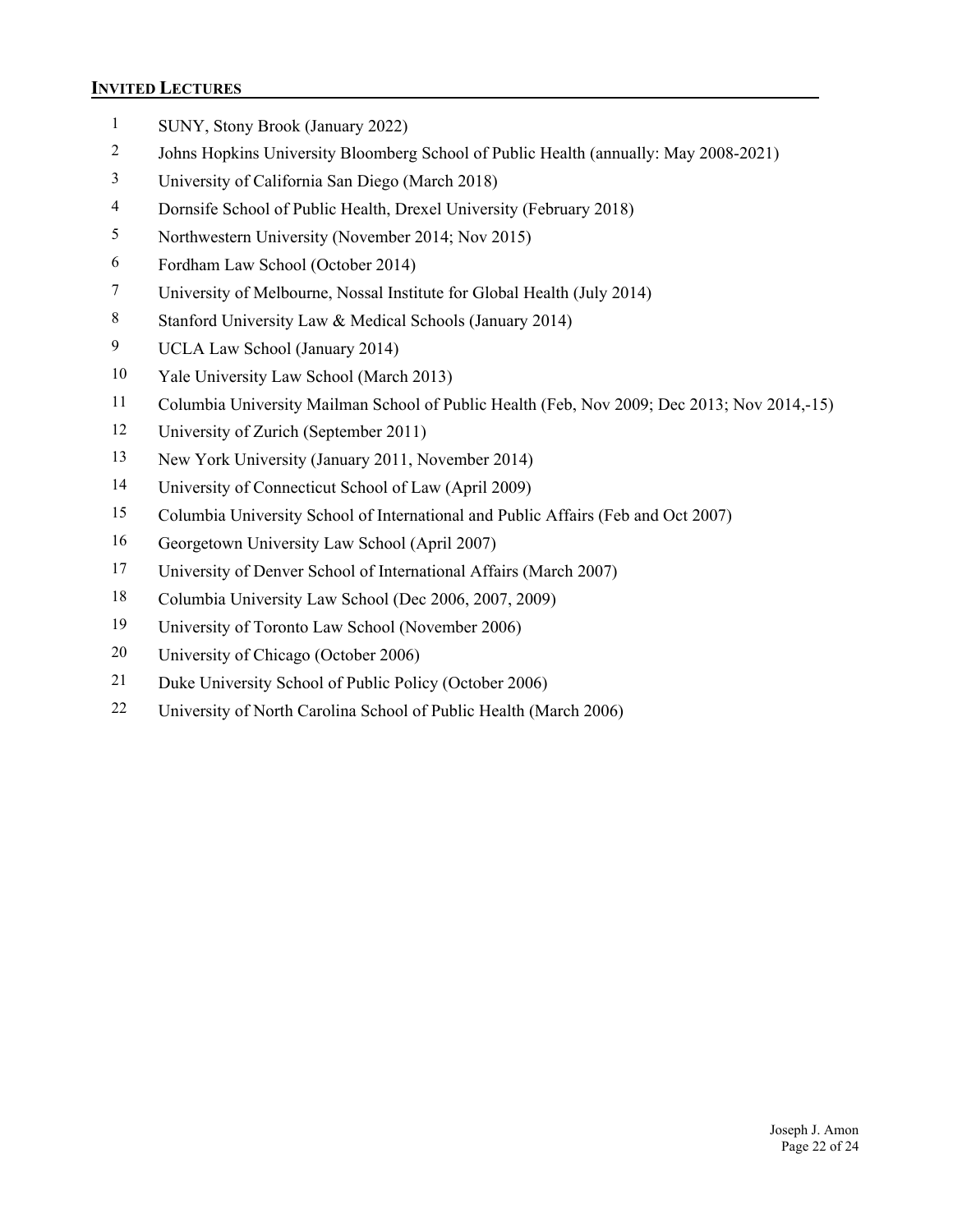# **GRANT FUNDING**

# *Drexel University*

| 12/2021-12/2022<br>01/2019-10/2022<br>05/2020-08/2022 | UNAIDS (Co-Investigator)<br>World Vision<br>Open Society Foundations | Criminal Law and HIV<br>Global Health WASH<br>Health and Human Rights | \$21,829<br>\$2,400,000<br>\$87,500 |
|-------------------------------------------------------|----------------------------------------------------------------------|-----------------------------------------------------------------------|-------------------------------------|
| 07/2021-03/2022                                       | Global Fund                                                          | <b>Breaking Down Barriers II</b>                                      | \$94,366                            |
| 11/2019-06/2021                                       | Global Fund                                                          | <b>Breaking Down Barriers I</b>                                       | \$983,661                           |
| 01/2020-12/2020                                       | Swiss Foundation (subPI)                                             | Health in Conflict                                                    | \$25,000                            |
| 04/2020-06/2020                                       | <b>UNDP</b>                                                          | Digital Health                                                        | \$20,258                            |
| 05/2021-09/2021                                       | Davis United College Scholars                                        | WASH in Lesotho                                                       | \$10,000                            |

# *Helen Keller International (Grants secured during tenure)*

| 02/2016-01/2022 | USAID/Sightsavers           | NTD morbidity and MDA      | \$25,000,000 |
|-----------------|-----------------------------|----------------------------|--------------|
| 02/2017-02/2020 | Hilton Foundation           | Trachoma                   | \$6,400,000  |
| 10/2017-11/2017 | Children's Investment Fund  | Soil-transmitted helminths | \$35,000     |
| 01/2017-01/2018 | Johnson & Johnson Philanth. | Soil-transmitted helminths | \$600,000    |

# *Human Rights Watch*

| 07/2005-06/2007 | Anonymous $(1)$                 | <b>HIV</b> and Human Rights  | \$300,000   |
|-----------------|---------------------------------|------------------------------|-------------|
| 07/2007-06/2011 | Elton John Foundation           | HIV and Human Rights         | \$200,000   |
| 07/2007-06/2011 | <b>Open Society Foundations</b> | Drug Policy/ Palliative Care | \$1,460,000 |
| 07/2007-06/2015 | Ford Foundation                 | HIV and Human Rights         | \$1,375,000 |
| 11/2009-09/2012 | Anonymous $(2)$                 | HIV, Prison, Disability      | \$1,060,000 |
| 11/2009-09/2012 | Levi Strauss Foundation         | HIV and Human Rights         | \$440,000   |
| 11/2009-09/2012 | <b>MAC</b> Foundation           | HIV and Human Rights         | \$200,000   |
| 07/2011-06/2013 | Anonymous $(3)$                 | <b>Environmental Health</b>  | \$310,000   |
| 07/2012-06/2013 | Irene Diamond Foundation        | <b>HIV</b> and Human Rights  | \$100,000   |
| 07/2012-06/2013 | Fondation d'Harcourt            | Disability Rights            | \$100,000   |
| 07/2012-06/2013 | Doris Duke Foundation           | Palliative Care              | \$10,000    |
| 07/2010-06/2013 | Adessium Foundation             | Environmental Health         | \$360,000   |
| 07/2011-06/2015 | Don Quioxte Foundation          | <b>Environmental Health</b>  | \$475,000   |
| 07/2012-06/2015 | US Cancer Pain Relief Fund      | Palliative Care              | \$75,000    |
| 07/2012-06/2015 | Anonymous (4)                   | Palliative Care              | \$125,000   |
| 06/2014-05/2016 | MacArthur Foundation            | Conflict and Health          | \$50,000    |
| 06/2014-05/2018 | Anonymous (5)                   | Environmental Health         | \$500,000   |
| 01/2015-01/2018 | <b>Atlantic Philanthropies</b>  | Palliative Care              | \$450,000   |
| 01/2015-12/2015 | <b>Credit Suisse Foundation</b> | Environmental Health         | \$125,000   |
| 01/2015-01/2016 | Arcadia Foundation              | Environmental Health         | \$250,000   |
|                 |                                 |                              |             |